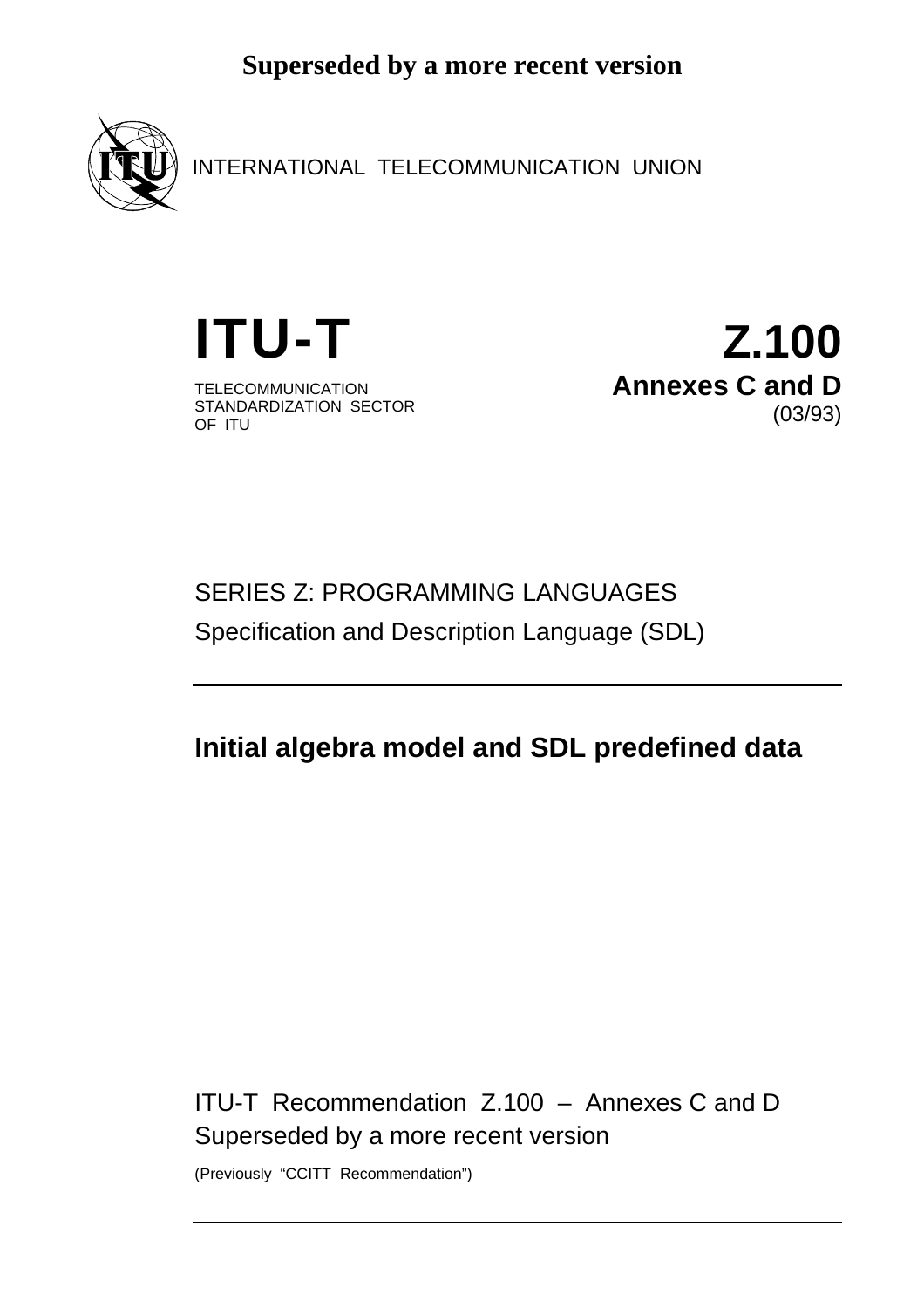#### ITU-T Z-SERIES RECOMMENDATIONS

#### **PROGRAMMING LANGUAGES**

 $\overline{\mathbf{u}}$ 

| <b>Specification and Description Language (SDL)</b>                     | $Z.100 - Z.109$ |
|-------------------------------------------------------------------------|-----------------|
| Criteria for the use and applicability of formal Description Techniques | Z.110-Z.199     |
| ITU-T High Level Language (CHILL)                                       | $Z.200 - Z.299$ |
| <b>MAN-MACHINE LANGUAGE</b>                                             | Z.300-Z.499     |
| General principles                                                      | $Z.300 - Z.309$ |
| Basic syntax and dialogue procedures                                    | Z.310-Z.319     |
| Extended MML for visual display terminals                               | Z.320-Z.329     |
| Specification of the man-machine interface                              | Z.330-Z.399     |
| Miscellaneous                                                           | Z.400-Z.499     |
|                                                                         |                 |

*For further details, please refer to ITU-T List of Recommendations.*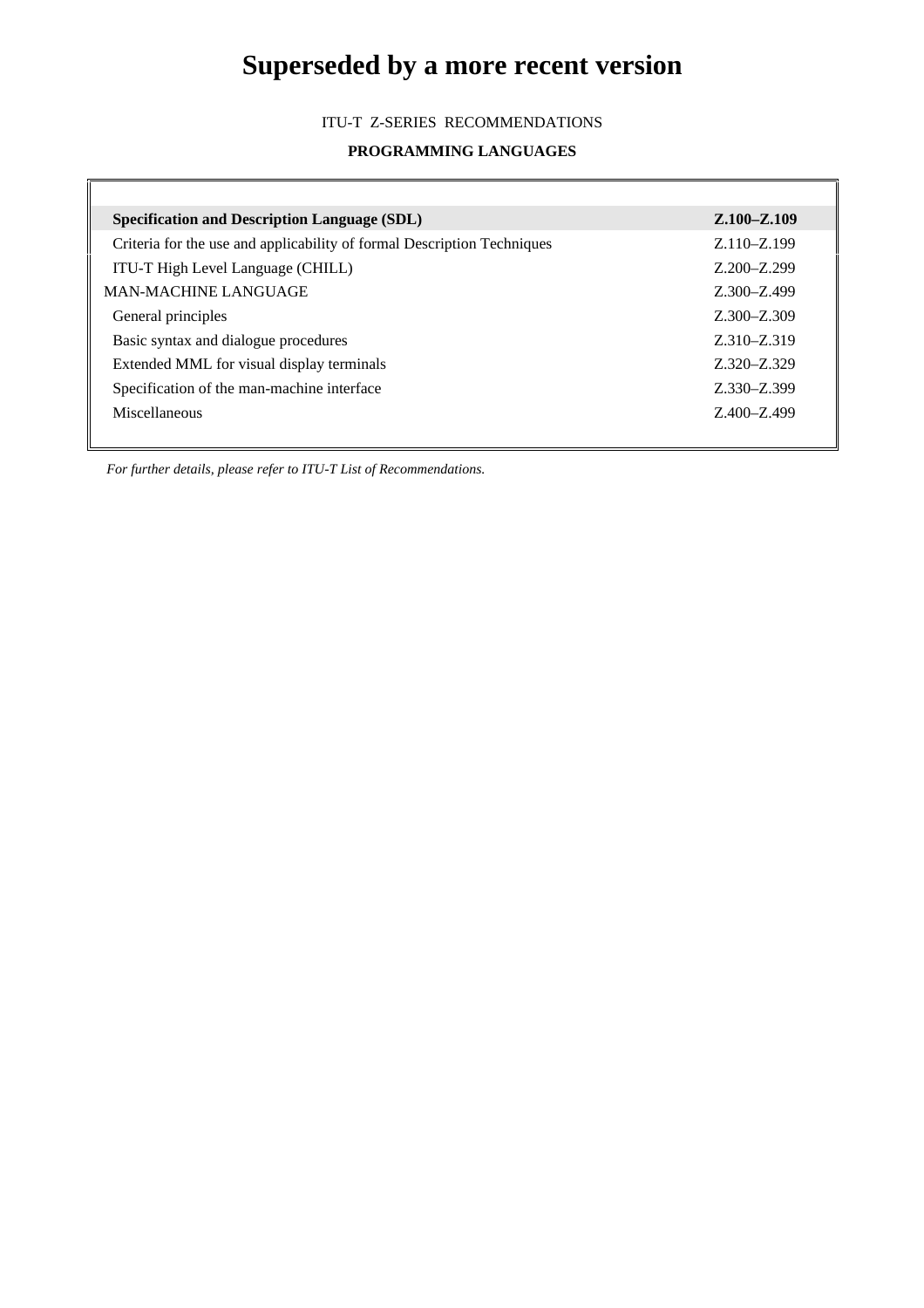### **ITU-T RECOMMENDATIONS SERIES**

- Series A Organization of the work of the ITU-T
- Series B Means of expression: definitions, symbols, classification
- Series C General telecommunication statistics
- Series D General tariff principles
- Series E Overall network operation, telephone service, service operation and human factors
- Series F Non-telephone telecommunication services
- Series G Transmission systems and media, digital systems and networks
- Series H Audiovisual and multimedia systems
- Series I Integrated services digital network
- Series J Transmission of television, sound programme and other multimedia signals
- Series K Protection against interference
- Series L Construction, installation and protection of cables and other elements of outside plant
- Series M Maintenance: international transmission systems, telephone circuits, telegraphy, facsimile and leased circuits
- Series N Maintenance: international sound programme and television transmission circuits
- Series O Specifications of measuring equipment
- Series P Telephone transmission quality, telephone installations, local line networks
- Series Q Switching and signalling
- Series R Telegraph transmission
- Series S Telegraph services terminal equipment
- Series T Terminals for telematic services
- Series U Telegraph switching
- Series V Data communication over the telephone network
- Series X Data networks and open system communication

### **Series Z Programming languages**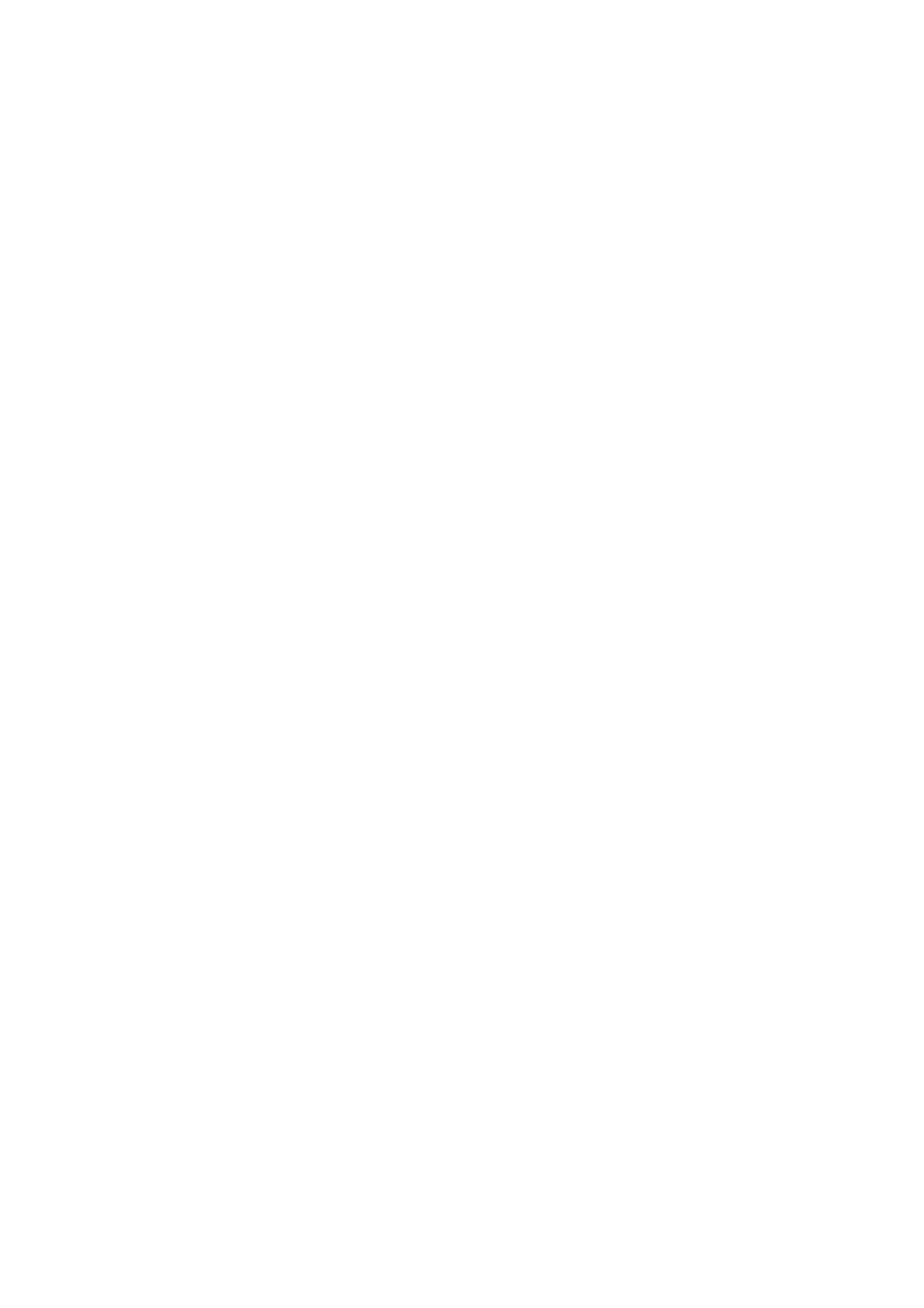#### **FOREWORD**

The ITU Telecommunication Standardization Sector (ITU-T) is a permanent organ of the International Telecommunication Union. The ITU-T is responsible for studying technical, operating and tariff questions and issuing Recommendations on them with a view to standardizing telecommunications on a worldwide basis.

The World Telecommunication Standardization Conference (WTSC), which meets every four years, established the topics for study by the ITU-T Study Groups which, in their turn, produce Recommendations on these topics.

Annexes C and D to ITU-T Recommendation Z.100 were prepared by ITU-T Study Group X (1988-1993) and were approved by the WTSC (Helsinki, March 1-12, 1993).

\_\_\_\_\_\_\_\_\_\_\_\_\_\_\_\_\_\_\_

#### **NOTE**

1 As a consequence of a reform process within the International Telecommunication Union (ITU), the CCITT ceased to exist as of 28 February 1993. In its place, the ITU Telecommunication Standardization Sector (ITU-T) was created as of 1 March 1993. Similarly, in this reform process, the CCIR and the IFRB have been replaced by the Radiocommunication Sector.

In order not to delay publication of this Recommendation, no change has been made in the text to references containing the acronyms "CCITT, CCIR or IFRB" or their associated entities such as Plenary Assembly, Secretariat, etc. Future editions of this Recommendation will contain the proper terminology related to the new ITU structure.

2 In this Recommendation, the expression "Administration" is used for conciseness to indicate both a telecommunication administration and a recognized operating agency.

3 Due to the specialized nature of the subject matter contained herein, this annex is published in English only.

#### © ITU 1997

All rights reserved. No part of this publication may be reproduced or utilized in any form or by any means, electronic or mechanical, including photocopying and microfilm, without permission in writing from the ITU.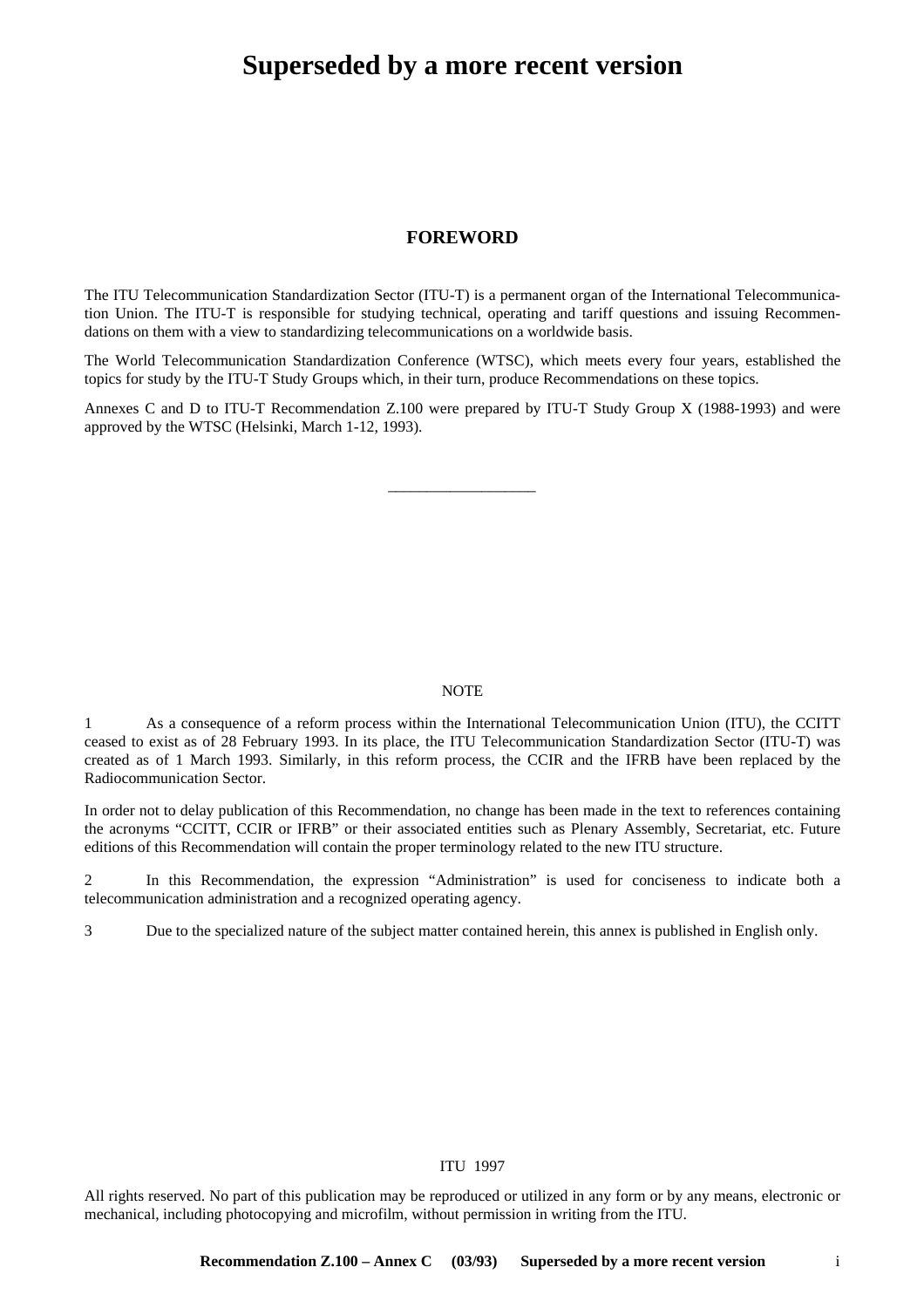### **CONTENTS**

#### Page

|   |     |       |  | 1  |  |  |  |  |
|---|-----|-------|--|----|--|--|--|--|
| C |     |       |  | 1  |  |  |  |  |
|   | C.1 |       |  | 1  |  |  |  |  |
|   |     | C.1.1 |  | 1  |  |  |  |  |
|   | C.2 |       |  | 3  |  |  |  |  |
|   | C.3 |       |  | 4  |  |  |  |  |
|   |     | C.3.1 |  | 4  |  |  |  |  |
|   | C.4 |       |  | 5  |  |  |  |  |
|   |     | C.4.1 |  | 5  |  |  |  |  |
|   | C.5 |       |  | 6  |  |  |  |  |
|   | C.6 |       |  | 6  |  |  |  |  |
|   |     |       |  | 7  |  |  |  |  |
|   | A.1 |       |  |    |  |  |  |  |
|   | A.2 |       |  | 7  |  |  |  |  |
|   |     | A.2.1 |  | 7  |  |  |  |  |
|   | A.3 |       |  | 8  |  |  |  |  |
|   | A.4 |       |  | 9  |  |  |  |  |
|   |     | A.4.1 |  | 9  |  |  |  |  |
|   |     | A.4.2 |  | 9  |  |  |  |  |
|   |     | A.4.3 |  | 9  |  |  |  |  |
|   |     | A.4.4 |  | 10 |  |  |  |  |
|   |     | A.4.5 |  | 10 |  |  |  |  |
|   |     | A.4.6 |  | 10 |  |  |  |  |
|   |     |       |  | 11 |  |  |  |  |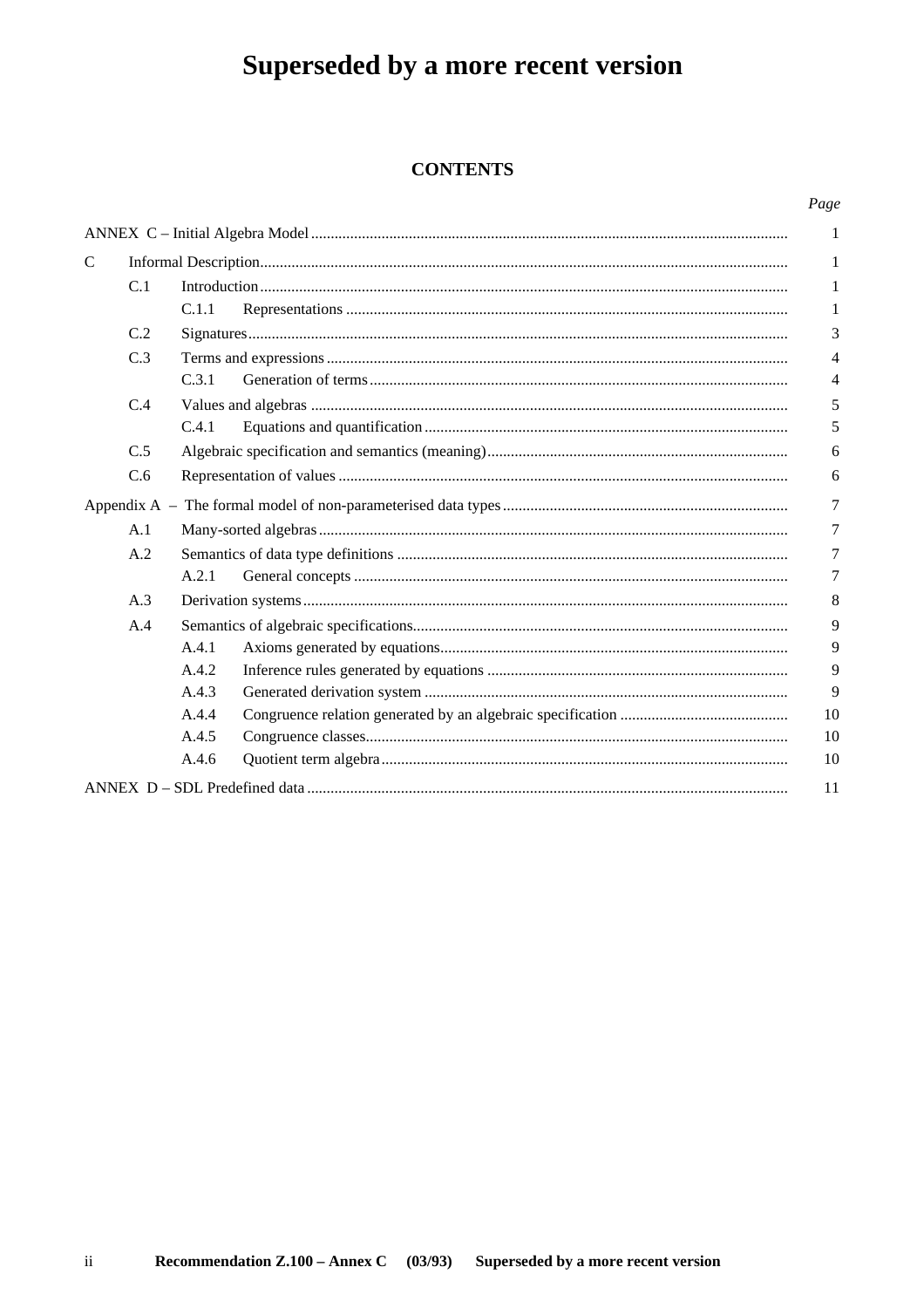### **Superseded by a more recent version ANNEX C** (to Recommendation Z.100) **Initial Algebra Model**

#### **C Informal Description**

#### **C.1 Introduction**

The definition of data in SDL is based ont he data kernel defined in § 5.2 of the Recommendation. Operators and values need to be given some further meaning in addition to the former definition so interpretation can be given to expressions. For example, expressions used in continuous signals, enabling conditions, procedure calls, remote procedure calls, output actions, create requests, assignment statements, set and reset statements, export statements, import statements, decisions, and viewing.

The necessary additional meaning is given to expressions by using the initial algebra formalism which is explained in § C.1 to § C.6 below.

At any point in an SDL specification the last data type hierarchically defined will apply, but there is a set of sorts visible. The set of sorts is the union of all sorts at levels hierarchically above the place in question as explained in § 5.2 of the Recommendation.

(In this section the symbol = is used as an equation equivalence symbol wheras in SDL symbol =  $=$  is used for equation equivalence so that the symbol = can be used for the equality operator. The symbol = is used in this section as it is the conventional symbol used in published work on initial algebras.)

The meaning and interpretation of data based on initial algebra is explained in three stages:

- a) Signatures
- b) Terms
- c) Values

#### **C.1.1 Representations**

The idea that different notations can represent the same concept is commonplace. For instance, it is generally accepted that positive Arabic numbers  $(1, 2, 3, 4, ...)$  and Roman numerals  $(I, II, III, IV, ...)$  represent the same set of numbers with the same properties. As another example, it is quite usual to accept that prefix functional notation (plus $(1,1)$ ), infix notation  $(1+1)$  and reverse polish notation  $(1 \ 1 +)$  can all represent the same operator. Furthermore, different users may use different names (perhaps because they are using different languages) for the same concepts so that the pairs {true, false}, {T, F}, {0,1}, {vrai, faux} could be different representations of the Boolean sort.

What is essential is the abstract relationship between identities and not the concrete representation. Thus for numerals what is interesting is the relationship between 1 and 2 which is the same as the relationship between I and II. Also for operators what is of interest is the relationship between the operator identity and other operator identities and the list of arguments. Concrete constructions such as brackets which allow us to distinguish between  $(a+b)*c$  and  $a+(b)*c$  are only of interest so that the underlying abstract concept can be determined.

These abstract concepts are embodied in an abstract syntax of the concept which may be realised by more than one concrete syntax. For example, the following two concrete examples both describe the same data type properties but in different concrete syntax.

```
newtype bool
literals true, false;
operators "not" :bool ->bool;
axioms
 not(true) == false;
 not(not(a)) == a;
endnewtype bool;
```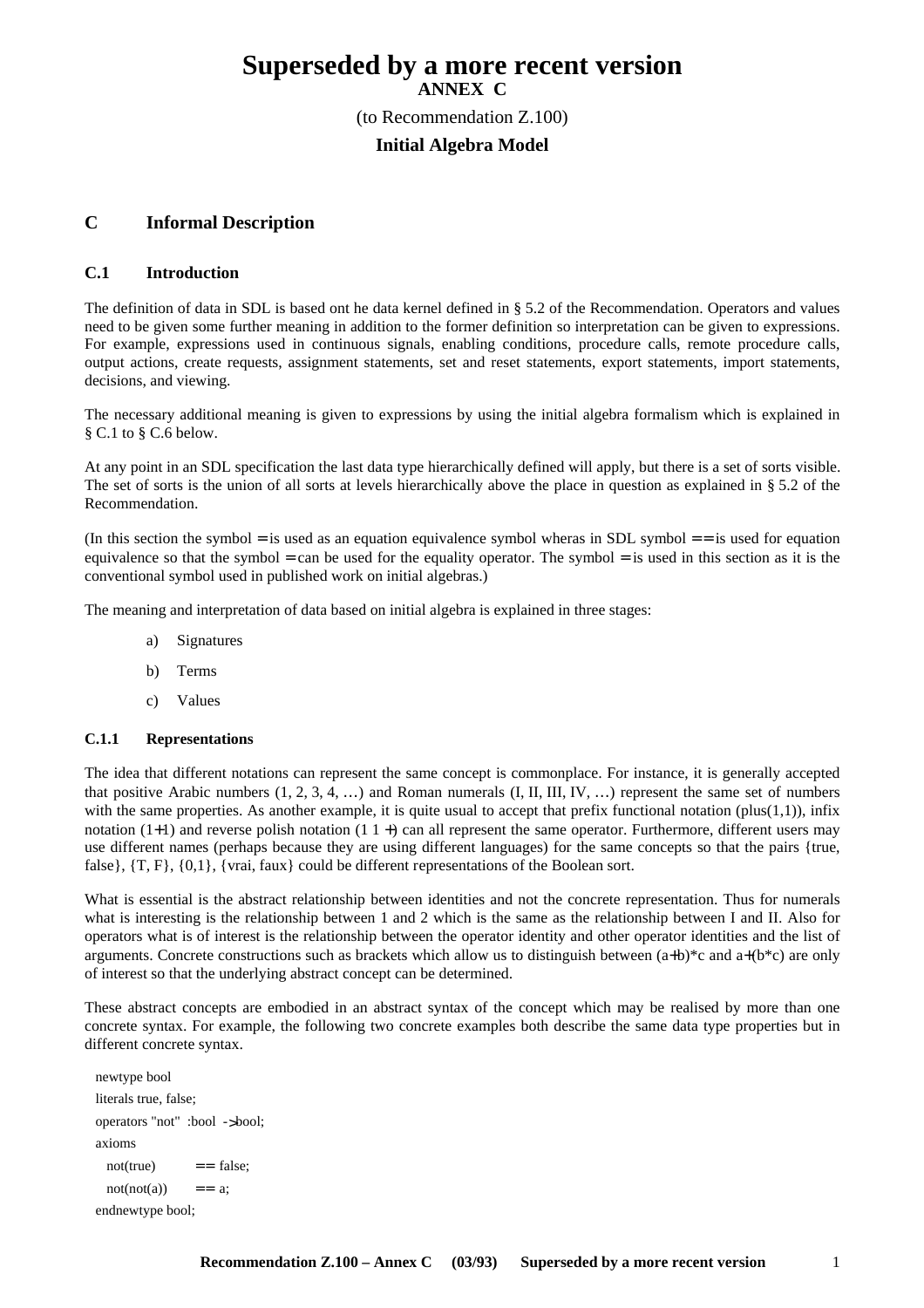newtype int literals zero, one; operators plus : int,int -> int;  $minus : int.int \rightarrow int$ : axioms  $plus(zero,a)$  == a;  $plus(a,b)$  = =  $plus(b,a);$  $plus(a, plus(b, c))$  = = plus(plus(a,b),c);  $minus(a,a)$  = zero; minus(a,zero)  $=$   $=$  a;  $minus(a,minus(b, c))$  = = minus(plus(a,c),b);  $minus(minus(a,b),c)$  = =  $minus(a,plus(b,c))$ ;  $plus(minus(a,b),c)$  = = minus( $plus(a,c),b)$ ; endnewtype int; newtype tree literals nil; operators tip : int -> tree; isnil : tree -> bool; istip : tree -> bool; node : tree,tree -> tree; sum : tree  $\rightarrow$  int; axioms  $\text{istip(nil)} \quad == \text{false};$  $istip(tip(i))$  == true;  $istip(node(t1,t2))$  == false;  $\text{isnil}(\text{nil})$  == true;  $\text{isnil}(\text{tip}(i))$  == false;  $isnil(node(t1,t2))$  == false;  $sum(node(t1,t2))$  = plus(sum(t1),sum(2));  $sum(tip(i))$  == i;  $sum(nil)$  = zero;

#### **EXAMPLE 1**

endnewtype tree;

```
type bool is
sorts bool
opns true : -> bool
       false : -> bool
       not : bool -> bool
eqns ofsort bool forall a:bool
  not(true) = false;
  not(not(a)) = a;endtype
type int is bool
sorts int
opns zero : -> int
       one : \rightarrow int
       plus : int,int -> int
       minus : int, int -> int
eqns ofsort int forall a,b,c:int
 plus(zero,a) = a;
 plus(a,b) = plus(b,a);plus(a, plus(b, c)) = plus(plus(a, b), c);minus(a,a) = zero;
 minus(a,zero) = a;
 minus(a,minus(b, c)) = minus(plus(a, c), b);minus(minus(a,b),c) = minus(a,plus(b,c));
 plus(minus(a,b),c) = minus(plus(a,c),b)
```

```
endtype
```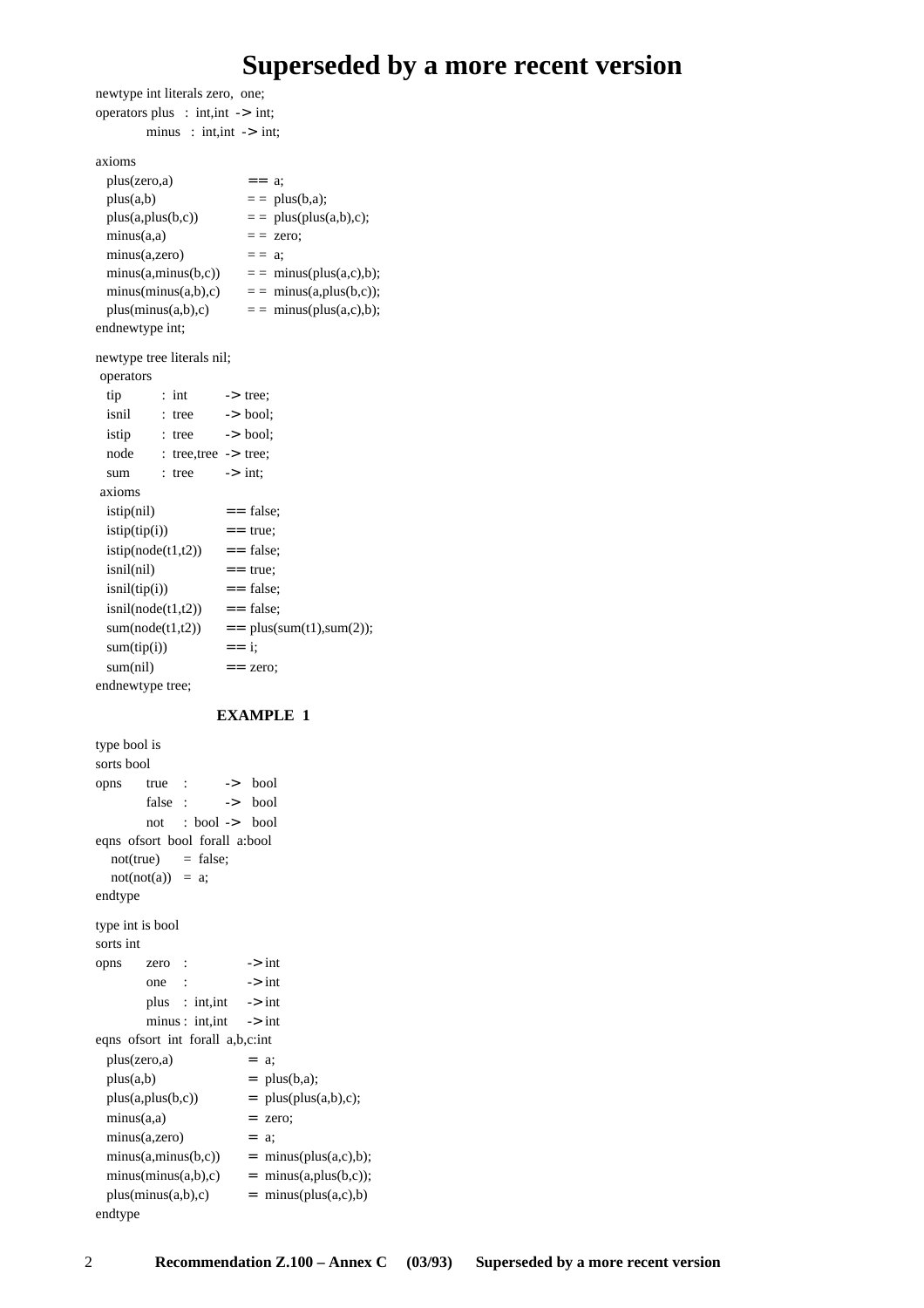```
type tree is int
sorts tree
opns nil : -> tree
       tip : int \rightarrow tree
       isnil : tree -> bool
       istip : tree -> bool
       node : tree,tree -> tree
        sum : tree \rightarrow int
eqns ofsort bool forall i:int, t1,t2:tree
       istip(nil) = false;
       istip(tip(i)) = true;
       istip(node(t1,t2)) = false;isnil(nil) = true;
       isnil(iip(i)) = false;
       isnil(node(t1,t2)) = falseofsort int forall i:int, t1,t2:tree
       sum(node(t1,t2)) = plus(sum(t1),sum(t2));
       sum(tip(i)) = i;
       sum(nil) = zero
```
endtype

#### **EXAMPLE 2**

This example is used for illustration. Initially the definition of sorts and literals will be considered. It should be noted that literals are considered to be a special case of operators, that is operators without parameters.

We can introduce some sorts and literals in the first form by

newtype int literals zero, one; . . . newtype bool literals true, false; . . . newtype tree literals nil; . . .

or in the second form by

```
. . .
sorts bool
opns true : -> bool
        false : -> bool
. . .
sorts int
opns zero : -> int
        one : \rightarrow int
. . .
sorts tree
opns nil : -> tree
. . .
```
In the following the second form only will be used as that is closest to the formulation used in many publications on initial algebra. It should be noted that the form of terms is the same in both cases and the most significant difference is the way in which literals are introduced. It should be remembered that it is necessary to adopt a concrete notation to communicate the concepts, but the meaning of the algebras is independent of the notation so that systematic renaming of names (retaining the same uniqueness) and a change from prefix to polish notation will not change the meaning defined by the type definitions.

#### **C.2 Signatures**

Associated with each sort will be one or more operators. Each operator has an operator functionality; that is, it is defined to relate one or more input sorts to a result sort.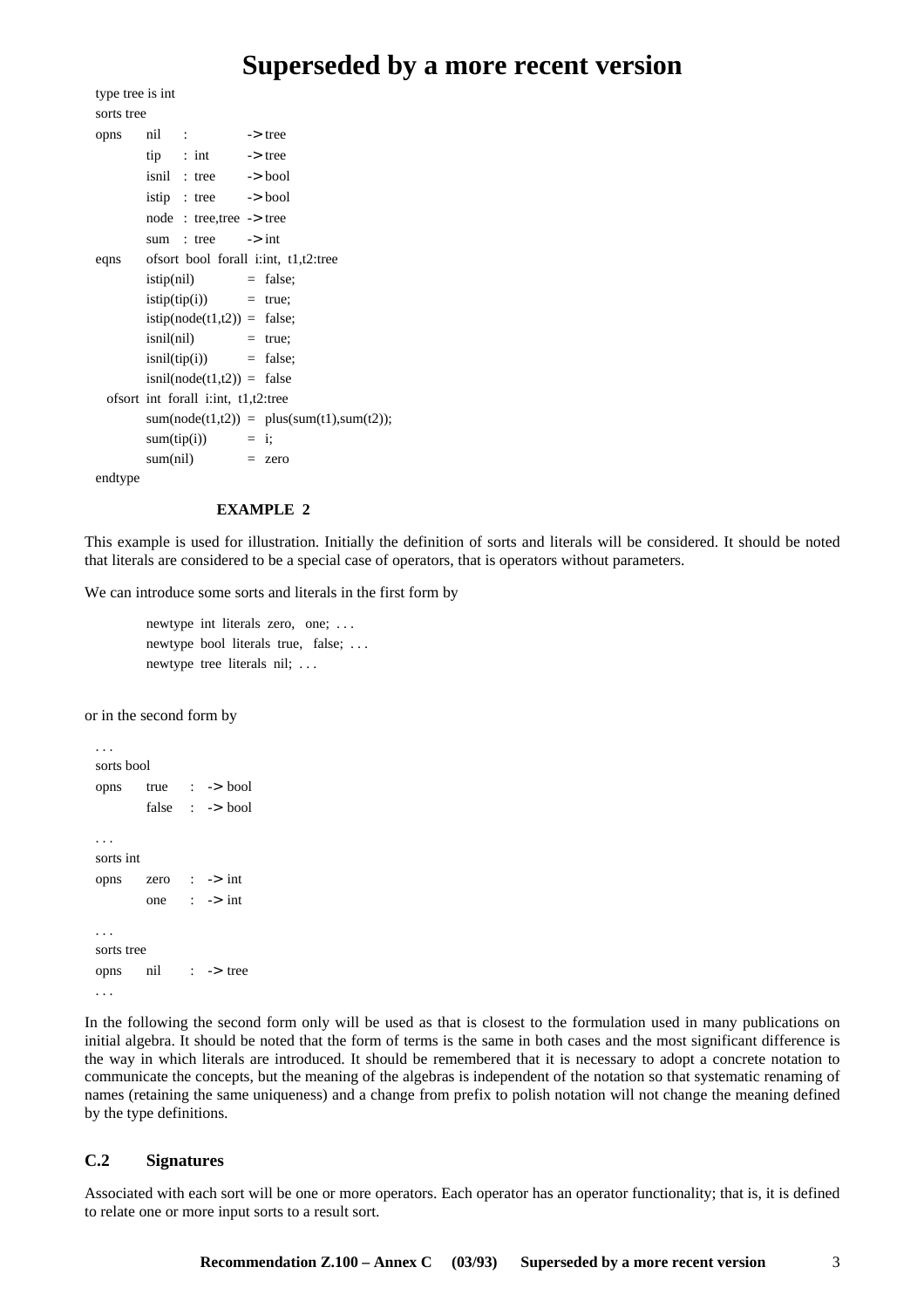For example, the following operators can be added to the sorts defined above:

```
. . .
sorts bool
opns true : -> bool
      false : \rightarrow bool
      not : bool -> bool
. . .
sorts int
opns zero : \rightarrow int
      one : \rightarrow int
      plus : int, int -> int
      minus : int, int \longrightarrow int. . .
sorts tree
opns nil : -> tree
      tip : int -> tree
      isnil : tree -> bool
      istip : tree -> bool
      node : tree, tree -> tree
      sum : tree -> int
. . .
```
The signature of the type which applies is the set of sorts, and the set of operators (both literals and operators with parameters) which are visible.

A signature of a type is called complete (closed) if for every operator in the signature, the sorts of the functionality of the operator are included in the set of sorts of the type.

#### **C.3 Terms and expressions**

The language of interest is one which allows expressions which are variables, literals or operators applied to expressions. A variable is a data object which is associated with an expression. Interpretation of a variable can be replaced with interpretation of the expression associated with the variable. In this way variables can be eliminated so that interpretation of an expression can be reduced to the application of various operators to literals.

Thus, on interpretation an open expression (an expression involving variables) becomes a closed expression (an expression without variables) by providing the open expression with actual arguments (that is, closed expressions).

A closed expression corresponds to a ground term.

The set of all possible ground terms of a sort is called the set of ground terms of the sort. For example, for bool as defined above the set of ground terms will contain

{true, false, not(true), not(false), not(not(true)), …}

It can be seen that even for this very simple sort the set of ground terms is infinite.

#### **C.3.1 Generation of terms**

Given a signature of a type, it is possible to generate the set of ground terms for that type.

The set of literals of the type are considered to be the basic set of ground terms. Each literal has a sort, therefore each ground term as a sort. For the type being defined above, this basic set of ground terms will be

{zero, one, true, false, nil}

For each operator in the set of operators for the type, ground terms are generated by substituting for each argument all previously generated ground terms of the correct sort for that argument. The result sort of each operator is the sort of the ground term generated by that operator. The resulting set of ground terms is added to the existing set of ground terms to generate a new set of ground terms. For the type above, this is

| zero,             | one,             | true,              | false.<br>nil.   |
|-------------------|------------------|--------------------|------------------|
| plus(zero,zero),  | plus(one, one),  | plus(zero,one),    | plus(one, zero), |
| minus(zero,zero), | minus(one, one), | minus(zero,one),   | minus(one,zero), |
| $not(true)$ ,     | not(false),      | $tip(zero)$ ,      | $tip(one)$ ,     |
| isnil(nil),       | $istip(nil)$ ,   | $node(nil, nil)$ , | sum(nil)         |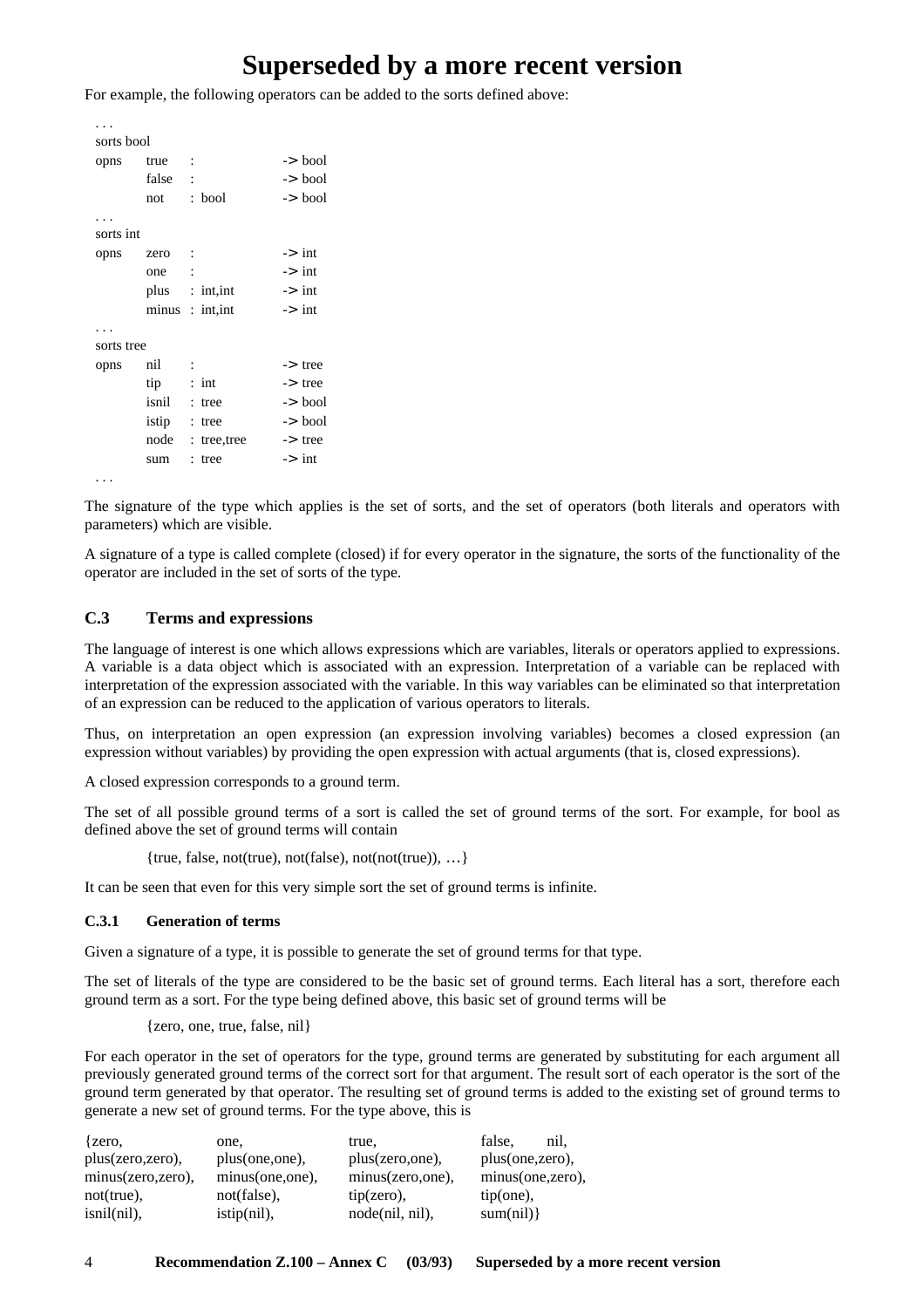This new set of ground terms is then taken as the previous set of ground terms for a further application of the last algorithm to generate a further set of ground terms. This set of ground terms will include

{zero, one, true, false, nil, plus(zero,zero), plus(one,one), plus(zero,one), plus(one,zero), ... plus(zero,plus(zero,zero)), plus(zero,plus(one,one)), plus(zero, sum(nil)), isnil(node(nil,nil)), istip(node(nil,nil)), node(nil,node(nil,nil)),  $\dots$ ,  $sum(node(nil,nil))$  }

This algorithm is applied repeatedly to generate all possible ground terms for the type which is the set of ground terms for the type. The set of ground terms for a sort is the set of ground terms of the type which have that sort.

Normally generation will continue indefinitely yielding an infinite number of terms.

#### **C.4 Values and algebras**

Each term of a sort represents a value of that sort. It can be seen from above that even a simple sort such as bool has an infinite number of terms and hence an infinite number of values, unless some definition is given of how terms are equivalent (that is, represent the same value). This definition is given by equations defined on terms. In the absence of istip and isnil the sort bool can be limited to two values by the equations

 $not(true)$  = false;  $not(false) = true$ 

Such equations define terms to be equivalent and it is then possible to obtain the two equivalent classes of terms

{true, not(false), not(not(true)), not(not(not(false))), ... } {false, not(true), not(not(false)), not(not(not(true))), ... }

Each equivalence class then represents one value and members of the class are different representations of the same value.

Note that unless they are defined equivalent by equations, terms are non-equivalent (that is, they do not represent the same value).

An algebra defines the set of terms which satisfies the signature of the algebra. The equations of the algebra relate terms to one another.

In general there will be more than one representation for each value of a sort in an algebra.

An algebra for a given signature is an initial algebra if and only if any other algebra which gives the same properties for the signature can be systematically transformed onto the initial algebra. (Formally such a transformation is known as a homomorphism.)

Providing not, istip and isnil always produce values in the equivalence classes of true and false, then an initial algebra for bool is the pair of literals

{true, false}

and no equations.

#### **C.4.1 Equations and quantification**

For a sort such as bool, where there are only a limited number of values, all equations can be written using only ground terms, that is terms which only contain literals and operators.

When a sort contains many values, writing all the equations using ground terms is not practical and for sorts with an infinite number of values (such as integers), such explicit enumeration becomes impossible. The technique of writing quantified equations is used to represent a possibly infinite set of equations by one quantified equation.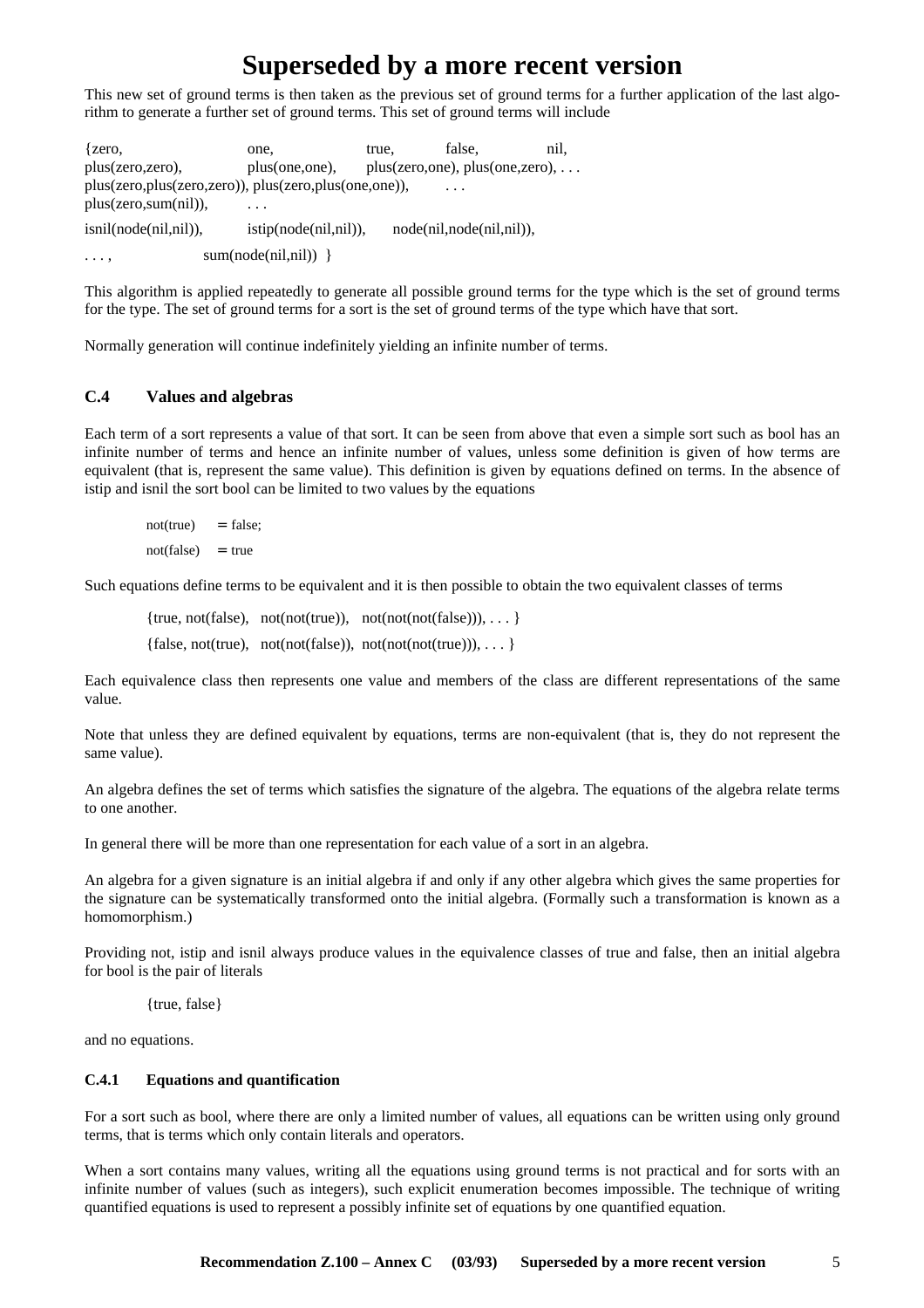A quantified equation contains value identifiers in terms. Such terms are called composite terms. The set of equations with only ground terms can be derived from the quantified equation by systematically generating equations with each value identifier substituted in the equation by one of the ground terms of the sort of the value identifier. For example:

for all  $b : bool \n<sub>not(not(b)) = b</sub>$ </sub>

represents

 $not(not(true))$  = true;  $not(not(false))$  = false

An alternative set of equations for bool can now be taken as

for all b : bool  $not(not(b))$  = b;  $not(true)$  = false

When the sort of the quantified value identifier is obvious from context, it is usual practice to omit the clause defining the value identifier so that the example becomes

| not(not(b)) | $= b$ :   |
|-------------|-----------|
| not(true)   | $=$ false |

#### **C.5 Algebraic specification and semantics (meaning)**

An algebraic specification consists of a signature and sets of equations for each sort of that signature. These sets of equations induce equivalence relations which define the meaning of the specification.

The symbol = denotes an equivalence relation that satisfies the reflexive, symmetric and transitive properties and the substitution property.

The equations given with a type allow terms to be placed into equivalence classes. Any two terms in the same equivalence class are interpreted as having the same value. This mechanism can be used to identify syntactically different terms which have the same intended value.

Two terms of the same sort, TERM1 and TERM2, are in the same equivalence class if

- a) there is an equation TERM1=TERM2, or
- b) one of the equations derived from the given set of quantified equations is TERM1=TERM2, or
- c) i) TERM1 is in an equivalence class containing TERMA, and
	- ii) TERM2 is in an equivalence class containing TERMB, and
	- iii) there is an equation or an equation derived from the given set quantified equations such that TERMA = TERMB, or
- d) by substituting a sub-term of TERM1 by a term of the same class as the sub-term producing a term TERM1A it is possible to show that TERM1A is in the same class as TERM2.

By applying all equations the terms of each sort are partitioned into one or more equivalence classes. There are as many values for the sort as there are equivalence classes. Each equivalence class represents one value and every member of a class represents the same value.

#### **C.6 Representation of values**

Interpretation of an expression then means first deriving the ground term by determining the actual value of variables used in the expression at the point of interpretation, then finding the equivalence class of this ground term. The equivalence class of this term determines the value of the expression.

Meaning is thus given to operators used in expressions by determining the resultant value given a set of arguments.

It is usual to choose a literal in the equivalence class to represent the value of the class. For instance, bool would be represented by true and false, and natural numbers by 0, 1, 2, 3, etc. When there is no literal then usually a term of the lowest possible complexity (least number of operators) is used. For instance, for negative integers the usual notation is  $-1, -2, -3$ , etc.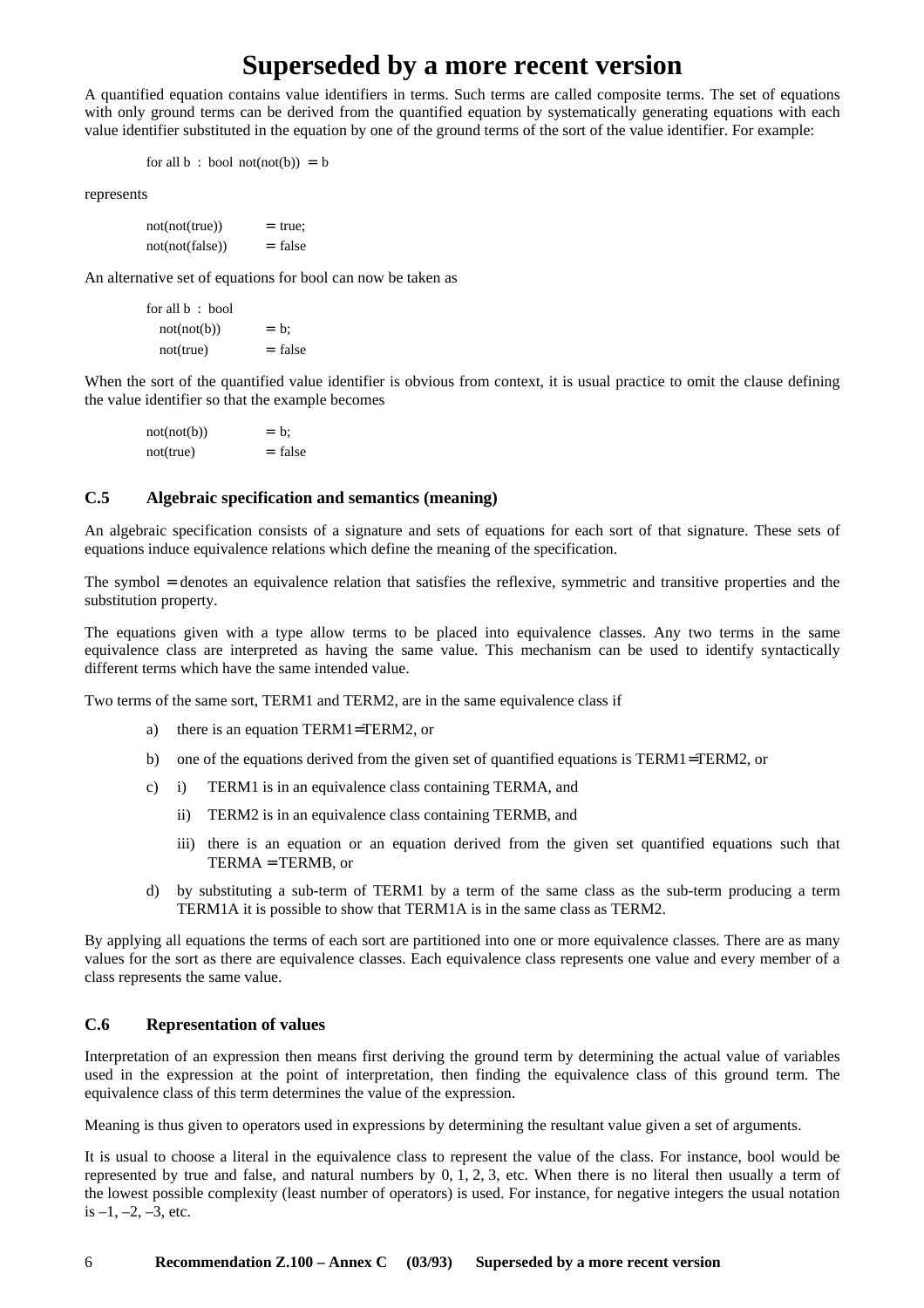# **Superseded by a more recent version Appendix A**

#### **The formal model of non-parameterised data types**1)

#### **A.1 Many-sorted algebras**

A **many-sorted algebra** A is a 2-tuple <D,O> where

- a) D is set of sets, and the elements of D are referred to as the **data carriers** (of A); the elements of a datacarrier **dc** are referred to as **data-values**; and
- b) O is a set of total functions, where the domain of each function is a Cartesian product of data carriers of A and the range of one of the data carriers.

#### **A.2 Semantics of data type definitions**

#### **A.2.1 General concepts**

#### **A.2.1.1 Signature**

A **signature** SIG is a tuple <S,OP> where

- a) S is a set of **sort-identifiers** (also referred to as sorts); and
- b) OP is a set of **operators**.

An operator consists of an **operation-identifier** op, a list of (argument) sorts w with elements in S, and a (range) sort  $s \in S$ . This is usually written as op:w→s. If w is equal to the empty list, the op:w→s is called a **null-ary** operator or **constant symbol** of sort s.

#### **A.2.1.2 Signature morphism**

Let  $\text{SIG}_1 = \leq S_1, \text{OP}_1 >$  and  $\text{SIG}_2 = \leq S_2, \text{OP}_2 >$  be signatures. A **signature morphism** g: $\text{SIG}_1 \rightarrow \text{SIG}_2$  is a pair of mappings

$$
g = \langle gs: S_1 \rightarrow S_2, gop: OP_1 \rightarrow OP_2 \rangle
$$

such that for all e-opid<sub>1</sub> =  $\langle \text{opid}_{1}, \langle \text{gs}(e\text{-sid}_{1}), \dots, \text{gs}(e\text{-sid}_{k}) \rangle$ , gs(e-res), pos  $\rangle \in OP_1$ 

$$
gop(e-opid1) =  $\langle$ opidf<sub>2</sub>,  $\langle$ (e-sidf<sub>1</sub>), ..., (e-sidf<sub>k</sub>) $\rangle$ , (e-res), pos>
$$

for some operation-identifier opidf<sub>2</sub>.

#### **A.2.1.3 Terms**

 $\frac{1}{2}$ 

Let V be any set of variables and let <S,OP> be a signature. The sets TERM(OP,V,s) of **terms** of sort  $s \in S$  with operators in OP and variables in V, are defined inductively by the following steps:

a) each variable  $x:s \in V$  is in TERM(OP, V, s);

<sup>&</sup>lt;sup>1)</sup> The text of this Appendix has been agreed between CCITT and ISO as a common formal description of the initial algebra model for abstract data types. As well as appearing in this Recommendation, this text (with appropriate terminology, typographical and numbering changes) also appears in ISO IS8807. §§ A.1, A.2.1.1, A.2.1.2, A.2.1.3, A.2.1.4, A.2.1.5, A.2.1.6, A.3, A.4.1, A.4.2, A.4.3, A.4.4, A.4.5, and A.4.6, of this Appendix appear in §§ 5.2, 7.2.2.1, 7.3.2.8, 7.2.2.2, 7.2.2.3, 7.2.2.4, 7.2.2.5, 4.7, 7.4.2.1, 7.4.2.2, 7.4.3, 7.4.3 and 7.4.4 of IS8807 respectively. The terminologies **sort-identifier, operator, variable-identifier, variable, algebraic specification SPEC** and **operations** of this Appendix are replaced by **sort-variable, operation-variable, valuevariable, value-variable, data presentation pres** and **functions** respectively in IS8807.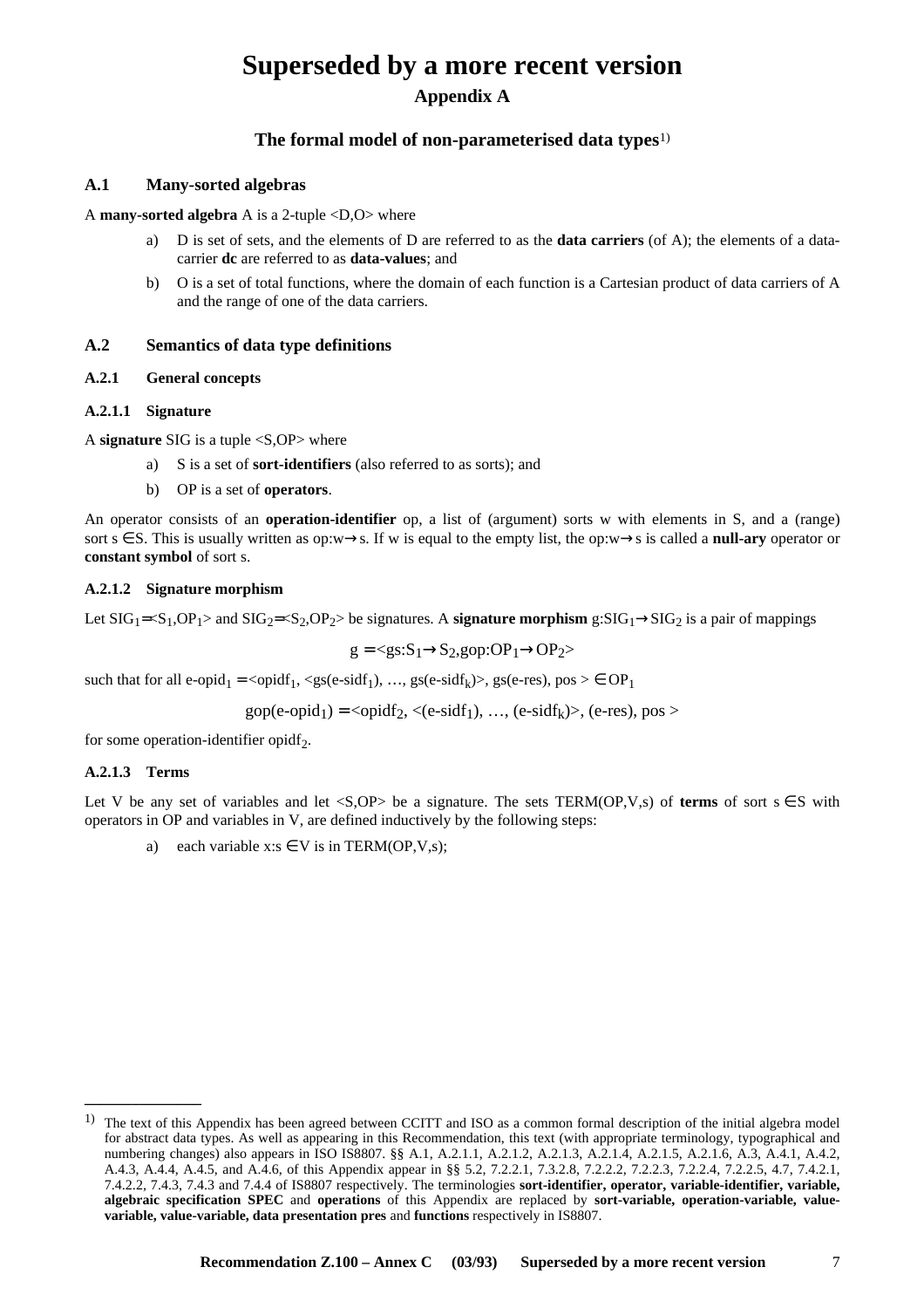- b) each null-ary operator op  $\in$  OP with res(op)= s is in TERM(OP,V,s);
- c) if the terms t<sub>i</sub> of sort s<sub>i</sub> are in TERM(OP,V,s<sub>i</sub>) for i=1,...,n, then for each ope OP with  $arg(op) = \langle s_1, \ldots, s_n \rangle$  and res(op)=s, op( $t_1, \ldots, t_n$ ) is in TERM(OP,V,s).

If term t is an element of TERM(OP,V,s) then s is called the sort of t, denoted as sort(t). The set TERM(OP,s) of **ground terms** of sort  $s \in S$  is defined as the set TERM(OP, $\{\}, s$ ).

#### **A.2.1.4 Equations**

An **equation** of sort s with respect to a signature  $\langle S, \text{OP}\rangle$  is a triple  $\langle V, L, R \rangle$  where

- a) V is a set of variable-identifiers; and
- b)  $L, R \in \text{TERM}(\text{OP}, \text{V}, \text{s})$ ; and
- c)  $s \in S$ .

An equation  $e' = \{ \}, L', R' >$  is a **ground instance** of an equation  $e = \langle V, L, R \rangle$ , if L',R' can be obtained from L,R for each variable v:s in V, replacing all occurrences of that variable in L,R by the same ground term with sort s.

The notation L=R is used for the ground instance  $\{\}, L, R > 0$  an equation.

NOTE – Also an equation  $\langle V, L, R \rangle$  may be written L=R if no semantical complications are thus introduced.

#### **A.2.1.5 Conditional equations**

A **conditional equation** of sort s with respect to the signature <S, OP> is a triple <V,Eq,e>, where

- a) V is a set of variable-identifiers; and
- b) Eq is a set of equations with respect to  $\langle S, OP \rangle$ , with variables in V; and
- c) e is an equation of sort s with respect to <S, OP>, with variables in V.

#### **A.2.1.6 Algebraic specifications**

An **algebraic specification** SPEC is a triple <S,OP,E> where

- a) <S,OP> is a signature; and
- b) E is a set of conditional equations with respect to  $\langle S, OP \rangle$ .

#### **A.3 Derivation systems**

A **derivation system** is a 3-tuple D=<A,Ax,I> with:

- a) A a set, the elements of which are called **assertions**;
- b) A⊃Ax the set of **axioms**;
- c) I a set of **interface rules**.

Each interference rule R∈Ι has the following format

$$
R: \frac{P_1, \ldots, P_n}{Q}
$$

where  $P_1, \ldots, P_n, Q \in A$ .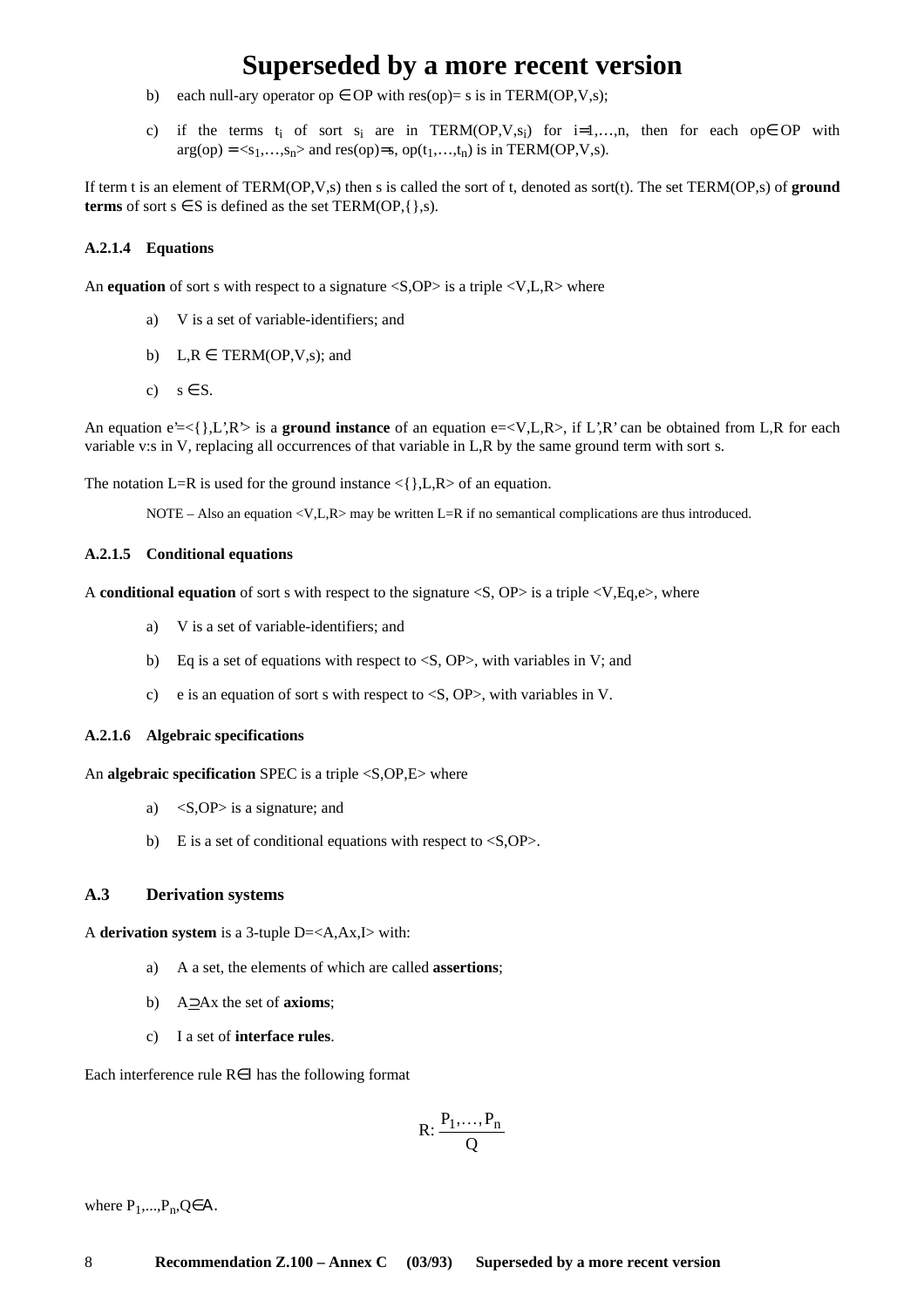Α **derivation** of an assertion P in a derivation system D is a finite sequence s of assertions satisfying the following conditions:

- a) the last element of s is P;
- b) if Q is an element of s, then either Q∈Αx, or there exists a rule R∈Ι

$$
R: \frac{P_1, \ldots, P_n}{Q}
$$

with  $P_1,...,P_n$  elements of s preceding Q.

If there exists a derivation of P in a derivation system D, this is written  $D$  |–P. If D is uniquely determined by context this may be abbreviated to |–P.

#### **A.4 Semantics of algebraic specifications**

All occurrences of a set of sorts S, a set operations OP, and a set of equations E in A.4 refer to a given algebraic specification SPEC=<S,OP,E> as defined in A.2.1.6.

In order to define the semantics of an algebraic specification SPEC, a derivation system associated with SPEC is used. This derivation system is defined in A.4.1-A.4.3. Using this derivation system a relation on the set of ground terms with respect to <S,OP,E> and congruence classes are defined in A.4.4 and A.4.5. This relation is used in A.4.6 to define an algebra (see A.1) that represents the data type that is specified by  $\langle S, OP, E \rangle$ .

#### **A.4.1 Axioms generated by equations**

Let ceq be a conditional equation. The set of axioms generated by ceq, notation  $Ax(ceq)$ , is defined as follows:

- a) if ceq= $\langle V, Eq, e \rangle$  with Eq≠{ }, then Ax(ceq)={ }; and
- b) if ceq= $\langle V, \{\}, e \rangle$  then Ax(ceq) is the set of all ground instances of e (see A.2.1.3).

#### **A.4.2 Inference rules generated by equations**

Let ceq be a conditional equation. The set of inference rules generated by ceq, notation Inf(ceq), is defined as follows:

- a) if ceq= $\langle V, \{\}, e \rangle$ , then Inf(ceq)= $\{\}$ ; and
- b) if ceq= $\langle V, \{e_1, \ldots, e_n\} \rangle$ , e> with n>0, then Inf(ceq) contains all rules of the form

$$
\frac{e_1^{\phantom{'}} , \ldots , e_n^{\phantom{'}}}{e^{\phantom{'}}}
$$

where  $e_1'$ ,...,  $e_n'$ ,e' are ground instances of  $e_1$ ,...,  $e_n$ ,e respectively, that are obtained by, for each variable x occurring in V, replacing all occurrences of that variable in  $e_1, \ldots, e_n$ , e by the same ground term with sort **sort**(**x**).

#### **A.4.3 Generated derivation system**

The **derivation system** D=<A,Ax,I> (see A.3) generated by an algebraic specification SPEC=<S,OP,E> is defined as follows:

- a) A is the set of all ground instances of equations w.r.t. <S,OP>; and
- b)  $Ax = \bigcup \{ Ax (ceq) | ceq \in E \} \cup ID$ , with ID= $\{t=t \mid t \text{ is a ground term}\}$ ; and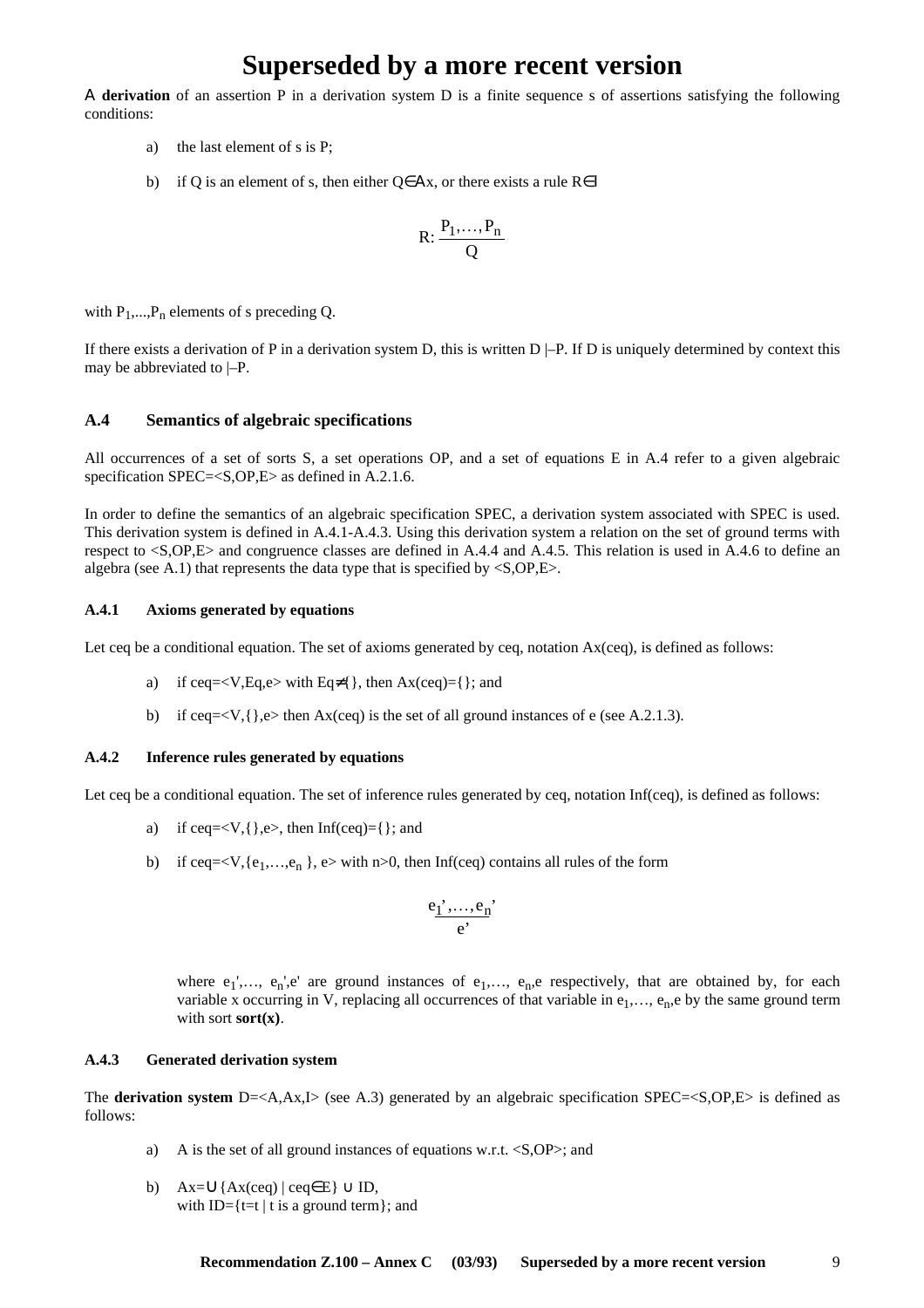c)  $I=\cup\{\text{Inf}(ceq) \mid ceq \in E\} \cup SI$ , where SI is given by the following schemata:

i) 
$$
\frac{t_1=t_2}{t_2=t_1}
$$
 for all ground terms  $t_1$ ,  $t_2$ ; and

ii) 
$$
\frac{t_1 = t_2, t_2 = t_3}{t_1 = t_3}
$$
 for all ground terms  $t_1$ ,  $t_2$ ,  $t_3$ ; and

iii) 
$$
\frac{t_1 = t_1', \dots, t_n = t_n'}{op(t_1, \dots, t_n) = op(t_1', \dots, t_n')}
$$

for all operators op:s<sub>1</sub>,…,s<sub>n</sub>→s  $\in$  OP with n>0 and all ground terms of t<sub>i</sub>,t<sub>i</sub>' of sort s<sub>i</sub> for i=1,…,n.

#### **A.4.4 Congruence relation generated by an algebraic specification**

Let D be the derivation system generated by an algebraic specification SPEC=<S,OP,E>. Two ground terms  $t_1$  and  $t_2$  are called **congruent** with respect to SPEC, notation  $t_1 \equiv_{SPEC} t_2$ , if

$$
D \mid\!\!-\, t_1 \!\!=\!\! t_2
$$

#### **A.4.5 Congruence classes**

The **SPEC-congruence class** [t] of a ground term t is the set of all terms congruent to t with respect to SPEC, i.e.

$$
[t]=\{t'\mid t\equiv_{SPEC}t'\}
$$

#### **A.4.6 Quotient term algebra**

The semantical interpretation of an algebraic specification SPEC=<S,OP,E> is the following many-sorted algebra Q=<Dq,Oq>, called the **quotient term algebra**, where

- a) Dq is the set  ${Q(s) | s \in S}$  where  $Q(s)$ = {[t] | t is ground term of sort s} for each s \ S; and
- b) Oq is the set of operations {op' | op∈ OP}, where the op' are defined by op'([t<sub>1</sub>],..., [t<sub>n</sub>]) = [op(t<sub>1</sub>,...,t<sub>n</sub>)].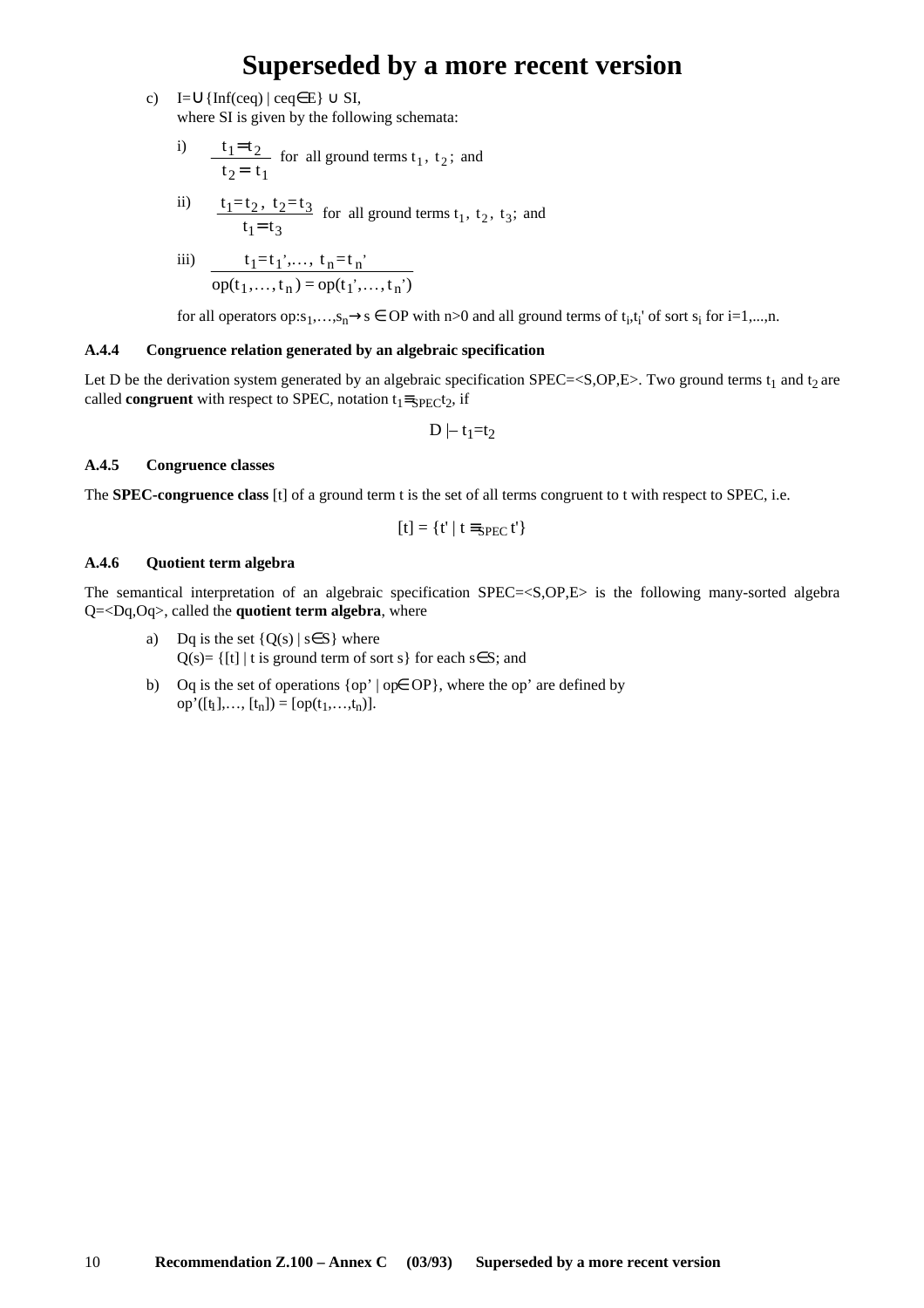(to Recommendation Z.100)

#### **SDL Predefined data**

This Annex defines data sorts and data generators defined in the implicit package Predefined.

NOTE – § 5.3.1.1 of the Recommendation defines the syntax and precedence of special operators (infix and monadic), but the semantics of these operators are defined by the data definitions in this section.

The remaining part of the annex is given in SDL.

| /* | C.1                           |                | Boolean sort       | $*$              |                                        |
|----|-------------------------------|----------------|--------------------|------------------|----------------------------------------|
| /* | C.1.1                         | Definition     |                    | $*$              |                                        |
|    | newtype Boolean               |                |                    |                  |                                        |
|    | literals True, False;         |                |                    |                  |                                        |
|    | operators                     |                |                    |                  |                                        |
|    | "not"                         | $\ddot{\cdot}$ | <b>Boolean</b>     |                  | -> Boolean;                            |
|    | /*                            |                |                    |                  |                                        |
|    | "="                           | $\ddot{\cdot}$ | Boolean, Boolean   |                  | -> Boolean; The "=" and "/=" operators |
|    | "/="                          | $\ddot{\cdot}$ | Boolean, Boolean   |                  | -> Boolean; are implied. See § 5.3.1.4 |
|    | */                            |                |                    |                  |                                        |
|    | "and"                         | ÷              | Boolean, Boolean   |                  | -> Boolean;                            |
|    | "or"                          |                | Boolean, Boolean   |                  | -> Boolean;                            |
|    | "xor"                         |                | Boolean, Boolean   |                  | -> Boolean;                            |
|    | "=>"                          | $\ddot{\cdot}$ |                    | Boolean, Boolean | -> Boolean;                            |
|    | axioms                        |                |                    |                  |                                        |
|    | not (True)                    |                |                    | $=$ = False;     |                                        |
|    | not (False)                   |                |                    | $=$ = True;      |                                        |
|    |                               |                |                    |                  |                                        |
|    | True and True                 |                |                    | $=$ = True;      |                                        |
|    | True and False                |                |                    | $=$ = False;     |                                        |
|    | False and True                |                |                    | $=$ = False;     |                                        |
|    | False and False               |                |                    | $=$ = False;     |                                        |
|    |                               |                |                    |                  |                                        |
|    | True or True<br>True or False |                | $=$ $=$<br>$=$ $=$ | True;<br>True;   |                                        |
|    | False or True                 |                | $=$ $=$            | True;            |                                        |
|    | False or False                |                | $=$ $=$            | False;           |                                        |
|    |                               |                |                    |                  |                                        |
|    | True xor True                 |                |                    | $=$ = False;     |                                        |
|    | True xor False                |                |                    | $=$ = True;      |                                        |
|    | False <b>xor</b> True         |                |                    | $=$ = True;      |                                        |
|    | False xor False               |                |                    | $=$ = False;     |                                        |
|    | True $\Rightarrow$ True       |                |                    | $=$ = False;     |                                        |
|    | True $\Rightarrow$ False      |                |                    | $=$ = False;     |                                        |
|    | $False \implies True$         |                |                    | $=$ = True:      |                                        |
|    | $False \implies False$        |                |                    | $=$ = True;      |                                        |
|    | endnewtype Boolean;           |                |                    |                  |                                        |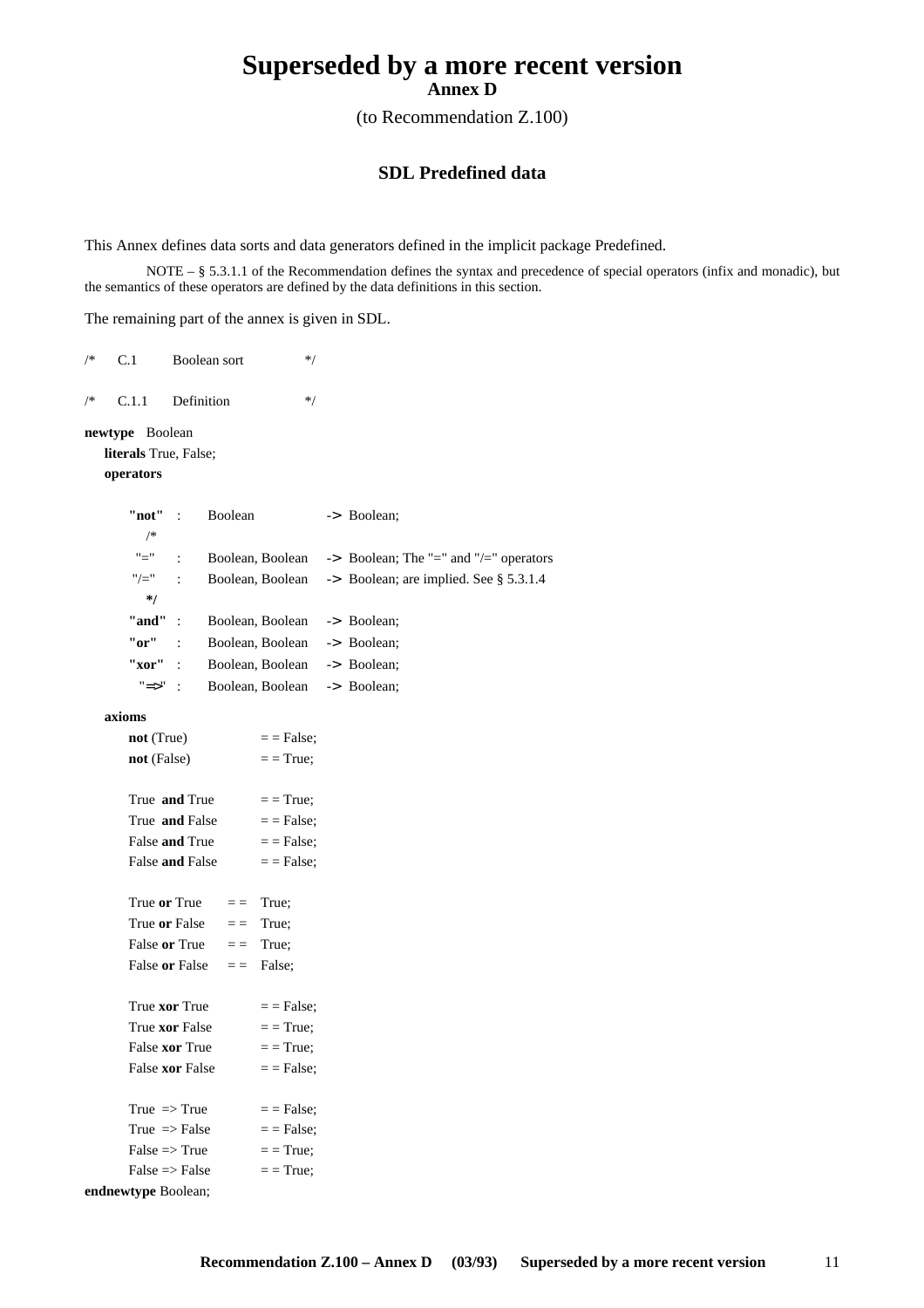#### $\sqrt{\phantom{a}}$  C.1.2 Usage \*/

/\*

The Boolean sort is used to represent true and false values. Often it is used as the result of a comparison.

The Boolean sort is used by many of the short-hand forms of data in SDL such as axioms without the "==" symbol, and the implicit equality operators "=" and "/=". \*/

**Superseded by a more recent version**

| /* | C.2                                                                                                                                                                                                          |                                                                                                                                                                             | Character sort                                                                                                                                                             |                                                                                                                                                                                                                                                         | $*$                                                                                                                                                                                |                                                                                                                                                                                                                     |                                                                                                                                                                                      |                                                                                                                                                                                                               |                                                                                                                            |                                                             |                                        |                                                                                   |                                                                |                                        |
|----|--------------------------------------------------------------------------------------------------------------------------------------------------------------------------------------------------------------|-----------------------------------------------------------------------------------------------------------------------------------------------------------------------------|----------------------------------------------------------------------------------------------------------------------------------------------------------------------------|---------------------------------------------------------------------------------------------------------------------------------------------------------------------------------------------------------------------------------------------------------|------------------------------------------------------------------------------------------------------------------------------------------------------------------------------------|---------------------------------------------------------------------------------------------------------------------------------------------------------------------------------------------------------------------|--------------------------------------------------------------------------------------------------------------------------------------------------------------------------------------|---------------------------------------------------------------------------------------------------------------------------------------------------------------------------------------------------------------|----------------------------------------------------------------------------------------------------------------------------|-------------------------------------------------------------|----------------------------------------|-----------------------------------------------------------------------------------|----------------------------------------------------------------|----------------------------------------|
| /* | C.2.1                                                                                                                                                                                                        |                                                                                                                                                                             | Definition                                                                                                                                                                 |                                                                                                                                                                                                                                                         | $*$                                                                                                                                                                                |                                                                                                                                                                                                                     |                                                                                                                                                                                      |                                                                                                                                                                                                               |                                                                                                                            |                                                             |                                        |                                                                                   |                                                                |                                        |
|    | newtype Character<br>literals                                                                                                                                                                                |                                                                                                                                                                             |                                                                                                                                                                            |                                                                                                                                                                                                                                                         |                                                                                                                                                                                    |                                                                                                                                                                                                                     |                                                                                                                                                                                      |                                                                                                                                                                                                               |                                                                                                                            |                                                             |                                        |                                                                                   |                                                                |                                        |
|    | NUL,<br>BS,<br>DLE,<br>CAN.<br>$^{\prime}$ ,<br>$\cdot$ ( $\cdot$ ,<br>$'0$ ,<br>'8',<br>$'$ @ $',$<br>'Н',<br>'P',<br>'X',<br>$\mathbf{r}\times\mathbf{r}$<br>$^{\prime}$ h $^{\prime}$ ,<br>'p',<br>' x ', | SOH,<br>HT,<br>DC <sub>1</sub><br>EM,<br>$, \cdot, \cdot$<br>$')$ ',<br>'1',<br>'9',<br>'A',<br>'I',<br>$^{\prime}$ Q $^{\prime}$ ,<br>'Y',<br>'a',<br>'i',<br>'q',<br>'y', | STX,<br>LF,<br>DC <sub>2</sub> ,<br>SUB,<br>$, n$ ,<br>$\rightarrow$<br>'2',<br>$^{\prime}$ : ',<br>$'B$ .<br>'J',<br>'R',<br>$'Z$ ',<br>$'b$ ,<br>'j',<br>'r',<br>$'z$ ', | ETX,<br>VT,<br>DC3,<br>ESC,<br>$, \#$ ,<br>$^{\prime}$ + $^{\prime}$ ,<br>'3',<br>$^{\prime}$ ; ',<br>$^{\prime}$ C '.<br>'K',<br>$^{\prime}$ S $^{\prime}$ ,<br>'[',<br>$^{\prime}$ c $^{\prime}$ ,<br>'k',<br>$^{\prime}$ s $^{\prime}$ ,<br>$'$ { ', | EOT,<br>FF,<br>DC4,<br>IS4,<br>'¤',<br>$^{\prime}$ , $^{\prime}$ ,<br>'4'.<br>$'$ < $',$<br>' D'<br>$'L$ .<br>$T$ ,<br>$'\setminus$ ',<br>'d',<br>'1',<br>'t',<br>$^{\prime}$   ', | ENQ,<br>CR,<br>NAK,<br>IS3,<br>$'$ % $',$<br>$\cdot$ - $\cdot$<br>$^{\prime}$ 5 $^{\prime}$ ,<br>$' = '$<br>'E',<br>$^{\prime}$ M $^{\prime}$ ,<br>$'U'$ ,<br>'1',<br>'e',<br>'m',<br>$'$ u',<br>$\mathcal{L}$ } ', | ACK,<br>SO,<br>SYN,<br>IS <sub>2</sub> ,<br>$'$ & $',$<br>$^{\prime}$ .',<br>'6',<br>$\mathsf{'}>\mathsf{'}$<br>'F',<br>'N',<br>$'V'$ .<br>「A!<br>'f',<br>'n',<br>$'$ v $',$<br>'Т', | BEL,<br>SI,<br>ETB,<br>IS <sub>1</sub><br>1.1.1.1<br>$'$ / $',$<br>'7',<br>$'$ ?',<br>$'$ G $',$<br>'O'<br>'W'.<br>$'$ $\overline{\phantom{a}}$ ,<br>$^{\prime}$ g $^{\prime},$<br>$'$ o $',$<br>'w'.<br>DEL: |                                                                                                                            |                                                             |                                        |                                                                                   |                                                                |                                        |
|    | $\prime^*$ $\cdots$ is an apostrophe,                                                                                                                                                                        |                                                                                                                                                                             |                                                                                                                                                                            |                                                                                                                                                                                                                                                         |                                                                                                                                                                                    | ' ' is a space,                                                                                                                                                                                                     |                                                                                                                                                                                      |                                                                                                                                                                                                               | $\frac{1}{1}$ is an overline or tilde */                                                                                   |                                                             |                                        |                                                                                   |                                                                |                                        |
|    | operators<br>/*<br>"="<br>"/="<br>*/<br>$"<"$                                                                                                                                                                | $\ddot{\cdot}$<br>$\ddot{\cdot}$                                                                                                                                            |                                                                                                                                                                            |                                                                                                                                                                                                                                                         |                                                                                                                                                                                    |                                                                                                                                                                                                                     |                                                                                                                                                                                      |                                                                                                                                                                                                               | Character, Character -> Boolean; The "=" and "/=" operators<br>Character, Character -> Boolean; are implied. See § 5.3.1.4 |                                                             |                                        |                                                                                   |                                                                |                                        |
|    | $"<="$<br>">'<br>">="<br>Num<br>Chr                                                                                                                                                                          | $\ddot{\cdot}$<br>$\ddot{\cdot}$<br>$\ddot{\cdot}$<br>$\ddot{\cdot}$<br>$\ddot{\cdot}$                                                                                      | Character<br>Integer                                                                                                                                                       |                                                                                                                                                                                                                                                         | Character, Character -> Boolean;<br>Character, Character -> Boolean;<br>Character, Character -> Boolean;<br>Character, Character -> Boolean;                                       | -> Integer;<br>-> Character;                                                                                                                                                                                        |                                                                                                                                                                                      |                                                                                                                                                                                                               |                                                                                                                            |                                                             |                                        |                                                                                   |                                                                |                                        |
|    | axioms<br>Num (NUL)<br>Num (EOT)<br>Num(BS)<br>Num (FF)                                                                                                                                                      |                                                                                                                                                                             | $=-0;$<br>$= 4;$<br>$=$ 8;<br>$=$ 12;                                                                                                                                      |                                                                                                                                                                                                                                                         | Num (SOH)<br>Num (ENQ)<br>Num(HT)<br>Num (CR)                                                                                                                                      | $==$<br>$==$<br>$==$                                                                                                                                                                                                | $\mathbf{1}$ ;<br>5:<br>9;<br>$=$ 13;                                                                                                                                                |                                                                                                                                                                                                               | Num(STX)<br>Num (ACK)<br>Num(LF)<br>Num(SO)                                                                                | $==$<br>$==$<br>$=$                                         | 2;<br>6;<br>10;<br>$=$ 14;             | Num (ETX)<br>Num (BEL)<br>Num (VT)<br>Num(SI)                                     | $=$<br>$==$<br>$==$<br>$=$                                     | 3;<br>7;<br>11;<br>15;                 |
|    | Num (DLE)<br>Num (DC4)<br>Num (CAN)<br>Num $(IS4)$<br>Num $('')$                                                                                                                                             |                                                                                                                                                                             | $=-16;$<br>$= 20;$<br>$=$ 24;<br>$=$ 28:<br>$=$ = 32;                                                                                                                      |                                                                                                                                                                                                                                                         | Num (DC1)<br>Num (NAK)<br>Num (EM)<br>Num $(IS3)$<br>Num $('!)$                                                                                                                    | $=$ $=$<br>$=$ $=$<br>$=$ $=$<br>$=$ $=$<br>$=$ $=$                                                                                                                                                                 | 17;<br>21;<br>25;<br>29;<br>33;                                                                                                                                                      |                                                                                                                                                                                                               | Num (DC2)<br>Num (SYN)<br>Num (SUB)<br>Num $(IS2)$<br>Num $('")$                                                           | $=$ $=$<br>$=$ $=$<br>$=$ $=$<br>$=$ $=$<br>$=$ $=$         | 18;<br>22;<br>26;<br>30;<br>34;        | Num (DC3)<br>Num (ETB)<br>Num (ESC)<br>Num (IS1)<br>Num $('#')$                   | $=$ $=$<br>$=$ $=$<br>$=$ $=$<br>$=$ $=$<br>$=$ $=$            | 19;<br>23;<br>27;<br>31;<br>35;        |
|    | Num $(' \nvert z')$<br>Num $('')$<br>Num $(',')$<br>Num $('0')$<br>Num ('4')<br>Num $(' 8')$                                                                                                                 |                                                                                                                                                                             | $=$ = 36;<br>$= 40;$<br>$= 44;$<br>$= 48;$<br>$=$ = 52;<br>$=$ = 56;                                                                                                       |                                                                                                                                                                                                                                                         | Num $('%')$<br>Num $((')')$<br>Num $(' -')$<br>Num ('1')<br>Num ('5')<br>Num $('9')$                                                                                               | $==$<br>$==$<br>$=$ $=$<br>$=$ $=$<br>$==$<br>$=$ $=$                                                                                                                                                               | 37;<br>41;<br>45;<br>49;<br>53;<br>57;                                                                                                                                               |                                                                                                                                                                                                               | Num $(' \&')$<br>Num $('*)$<br>Num ('.')<br>Num ('2')<br>Num $('6')$<br>Num $(':)$                                         | $==$<br>$=$ $=$<br>$=$ $=$<br>$=$ $=$<br>$=$ $=$<br>$=$ $=$ | 38;<br>42;<br>46;<br>50;<br>54;<br>58; | Num ('''')<br>Num $(' +')$<br>Num $('')$<br>Num ('3')<br>Num ('7')<br>Num $(';')$ | $=$ $=$<br>$=$ $=$<br>$=$ $=$<br>$=$ $=$<br>$=$ $=$<br>$=$ $=$ | 39;<br>43;<br>47;<br>51;<br>55;<br>59; |
|    | Num $(' <')$<br>Num $(^\circ \omega)$<br>Num $('D')$<br>Num $('H')$                                                                                                                                          |                                                                                                                                                                             | $=$ = 60;<br>$= 64;$<br>$=$ = 68;<br>$=$ 72;                                                                                                                               |                                                                                                                                                                                                                                                         | Num $('=')$<br>Num $('A')$<br>Num $('E')$<br>Num $('I')$                                                                                                                           | $=$ $=$<br>$=$ $=$<br>$=$ $=$<br>$=$ $=$                                                                                                                                                                            | 61;<br>65;<br>69;<br>73;                                                                                                                                                             |                                                                                                                                                                                                               | Num $('>)$<br>Num $('B')$<br>Num $('F')$<br>Num $('J')$                                                                    | $=$ $=$<br>$=$ $=$<br>$=$ $=$<br>$=$ $=$                    | 62;<br>66;<br>70;<br>74;               | Num ('?')<br>Num $('C')$<br>Num $('G')$<br>Num $('K')$                            | $=$ $=$<br>$=$ $=$<br>$=$ $=$<br>$=$ $=$                       | 63;<br>67;<br>71;<br>75;               |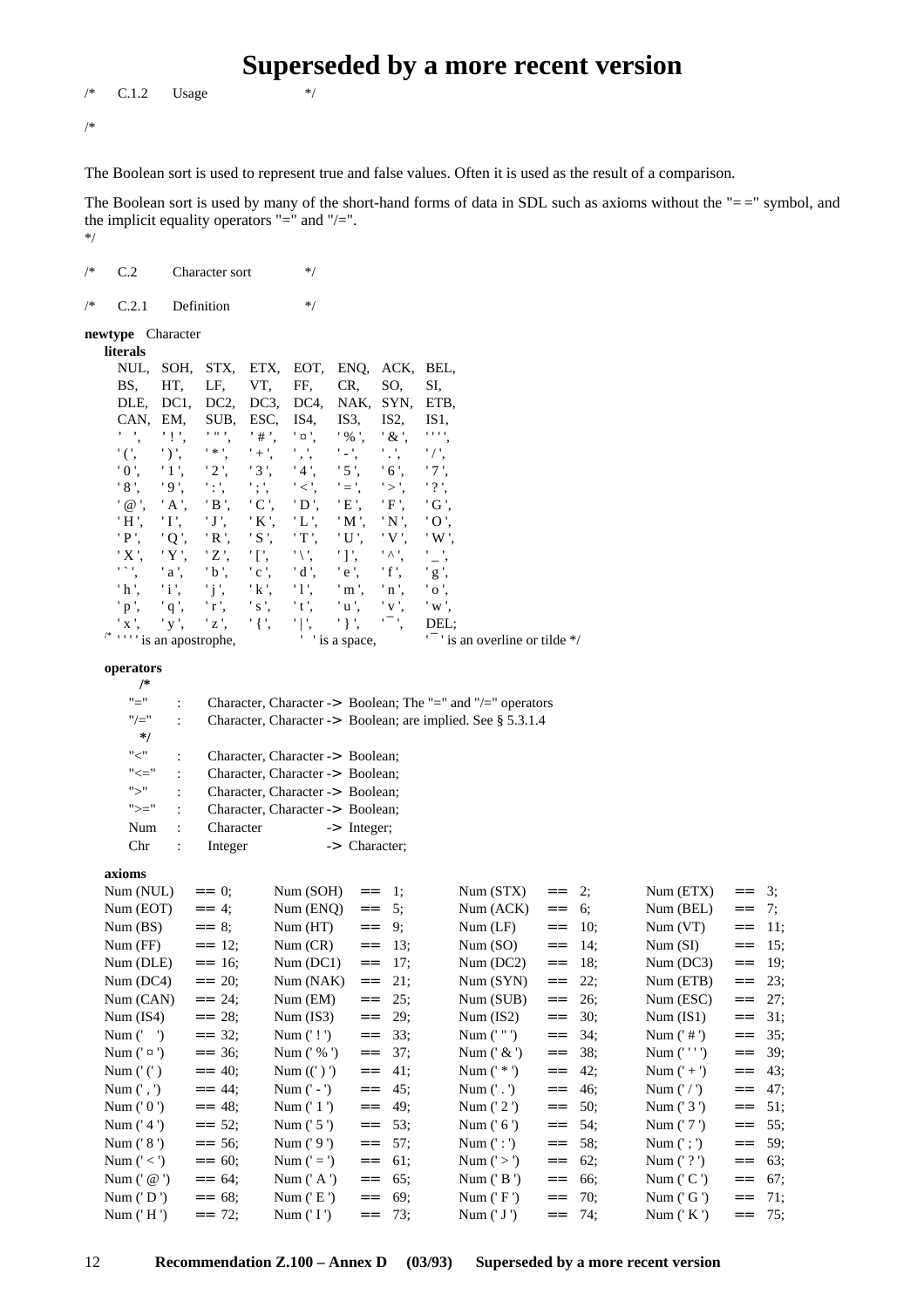| Num $('L')$         | $=-26$     | Num (' M ') == 77;  |          |          | Num (' N ') = = 78; |          |           | Num (' O ') == 79;   |           |           |
|---------------------|------------|---------------------|----------|----------|---------------------|----------|-----------|----------------------|-----------|-----------|
| Num $('P')$         | $=-80$ :   | Num ('Q') == 81;    |          |          | Num (' R ') == 82;  |          |           | Num (' S ') == 83;   |           |           |
| Num $('T')$         | $=$ 84:    | Num ('U') == $85$ : |          |          | Num $('V')$         | $=-86$   |           | Num $('W')$          | $=-\ 87$  |           |
| Num $('X')$         | $=-88$ :   | Num $('Y')$         | $=-89$ : |          | Num $('Z')$         | $=-90$ : |           | Num $(' ')$          | $=-91$ ;  |           |
| Num $(')$ $\rangle$ | $=$ 92:    | Num $('')$          | $=$ 93:  |          | Num $(' \wedge '')$ | $=$ 94:  |           | Num $('_')$ == 95;   |           |           |
| Num $('')$          | $=$ 96;    | Num ('a') == 97;    |          |          | Num $('b')$         | $=$ 98:  |           | Num $('c')$          | $=-99$    |           |
| Num $('d')$         | $=$ = 100: | Num $('e')$         |          | $=$ 101: | Num $('f')$         |          | $=$ 102:  | Num $('g')$          |           | $=-103$ ; |
| Num $('h')$         | $=$ 104:   | Num $('i')$         |          | $=$ 105: | Num $('i')$         |          | $=-106$ : | Num $('k')$          | $=-107$ : |           |
| Num $('1')$         | $=$ 108;   | Num $('m')$         |          | $=-109;$ | Num $('n')$         |          | $=$ 110:  | Num $('o')$          | $=$ 111;  |           |
| Num $('p')$         | $=$ 112:   | Num $('q')$         |          | $=$ 113: | Num $('r')$         |          | $=$ 114:  | Num $('s')$          | $=$ 115;  |           |
| Num $('t')$         | $=-116$ ;  | Num $('u')$         |          | $=$ 117: | Num $('v')$         |          | $=$ 118:  | Num (' w ') $=$ 119; |           |           |
| Num $('x')$         | $=$ 120:   | Num $('y')$         |          | $=$ 121: | Num $('z')$         |          | $=$ 122:  | Num (' { ') = = 123; |           |           |
| Num $('')$          | $=$ 124:   | Num (' } ') == 125; |          |          | Num (' ') == 126;   |          |           | Num (DEL) $=$ 127;   |           |           |

/\* definition of = and /= is implied \*/

**for all** a,b in Character ( **for all** i **in package** Predefined Integer ( /\* definition of <, >, <=, and >=  $*/$  $a < b$  = Num(a) < Num(b);  $a > b$  == Num(a) > Num(b);  $a \leq b$  = Num(a)  $\leq$  Num(b);  $a \geq b$  = Num(a)  $\geq$  Num(b); /\* definition of Chr \*/  $Chr(Num(a)) == a;$  $Chr(i+128) = = Chr(i));$ **endnewtype** Character; /\* C.2.2 Usage \*/

/\*

The Character sort defines character strings of length 1, where the characters are those of the International Alphabet No. 5. These are defined either as strings or as abbreviations according to the International Reference Version of the alphabet. The printed representation may vary according to national usage of the alphabet.

There are 128 different literals and values defined for Character. The ordering of the values and equality and inequality are defined.

\*/

/\* C.3 String generator \*/  $/*$  C.3.1 Definition  $*$ /

**generator** String (**type** Itemsort, **literal** Emptystring)

|  | /* Strings are "indexed" from one */ |  |  |
|--|--------------------------------------|--|--|
|  |                                      |  |  |

**literals** Emptystring; **operators**

| л амл э                                                                              |  |                                                       |                       |                                                                                |       |
|--------------------------------------------------------------------------------------|--|-------------------------------------------------------|-----------------------|--------------------------------------------------------------------------------|-------|
| MkString                                                                             |  | $:$ Itemsort                                          | $\rightarrow$ String; | /* make a string from an item $\frac{k}{t}$                                    |       |
| Length                                                                               |  | $:$ String                                            |                       | -> package Predefined Integer;                                                 |       |
|                                                                                      |  |                                                       |                       | $/*$ length of string                                                          | */    |
| First                                                                                |  | String                                                | -> Itemsort:          | $/*$ first item in string                                                      | */    |
| Last                                                                                 |  | String                                                |                       | $\rightarrow$ Itemsort; /* last item in string                                 | */    |
| "/ /"                                                                                |  |                                                       |                       | String, String $\rightarrow$ String; /* concatenation                          | */    |
| Extract!                                                                             |  | : String, <b>package</b> Predefined Integer           |                       |                                                                                |       |
|                                                                                      |  |                                                       |                       | $\rightarrow$ Itemsort; /* get item from string                                | */    |
| Modify!                                                                              |  | : String, <b>package</b> Predefined Integer, Itemsort |                       |                                                                                |       |
|                                                                                      |  |                                                       |                       | $\rightarrow$ String: $\frac{1}{2}$ modify value of string                     | $*$ / |
| Substring                                                                            |  |                                                       |                       | : String, <b>package</b> Predefined Integer, <b>package</b> Predefined Integer |       |
|                                                                                      |  |                                                       |                       | $\rightarrow$ String: /* get substring from string                             | $*$   |
| /* substring (s, i, j) gives a string of length j starting from the ith element $*/$ |  |                                                       |                       |                                                                                |       |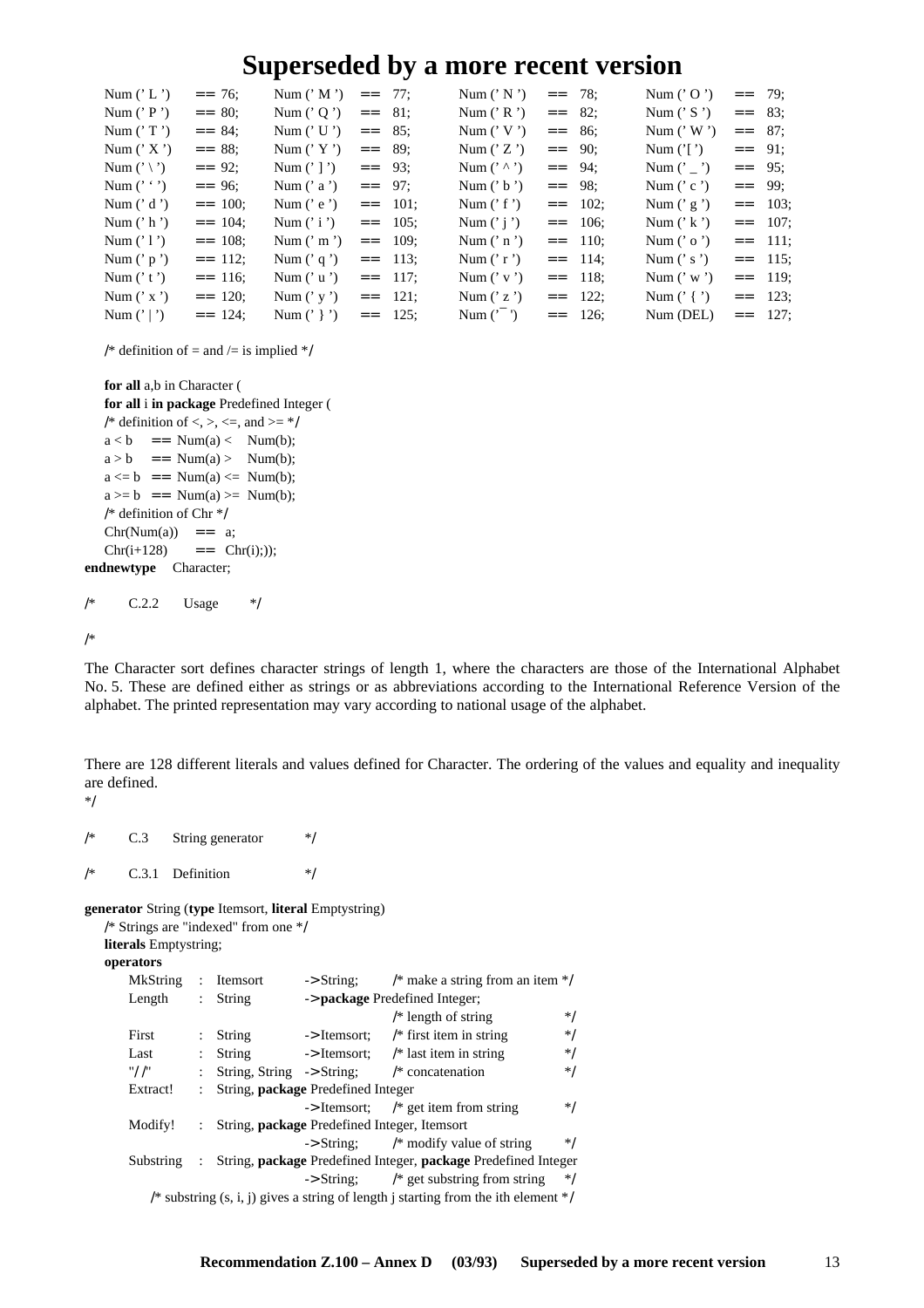#### **axioms**

**for all** item, itemi, itemj, item1, item2, **in** Itemsort ( **for all**, s, s1, s2, s3 **in** String ( **for all** i, j, **in package** Predefined Integer ( /\* constructors are Emptystring, MkString, and "/ / " \*/ /\* equalities between constructor terms \*/ s / / Emptystring  $=$  = s; Emptystring // s = = s;  $(s1 // s2) // s3 = s1 // (s2 // s3);$ /\* definition of Length by applying it to all constructors \*/ type String Length (Emptystring)  $= = 0;$ type String Length (MkString (item))  $=$  = 1; type String Length (s1  $//$  s2)  $=$   $=$  Length (s1) + Length (s2); /\* definition of Extract! by applying it to all constructors, Error! cases handled separately \*/ Extract! (MkString (item), 1)  $=$  = item;  $i \leq$  Length (s1) = => Extract! (s1 //s2, i) = = Extract! (s1, i);  $i >$  Length (s1) = => Extract! (s1 //s2, i) = = Extract! (s2, i-Length (s1));  $i \leq 0$  or  $i > \text{Length}(s) = \text{?}$  Extract!  $(s, i)$  = = Error!; /\* definition of First and Last by other operations \*/ First (s)  $=$  = Extract! (s, 1); Last (s)  $=$  = Extract! (s, Length (s)); /\* definition of Substring  $(s, i, j)$  by induction on j, Error! cases handled separately \*/ i>0 **and** i–1 <=Length (s)  $=$  => Substring (s, i, 0) = = Emptystring; i>0 **and** j>0 **and** i+j-1 <=Length (s) = => Substring  $(s, i, j) =$  = Substring  $(s, i, j-1)$  / / MkString (Extract!  $(s, i+j-1)$ );  $i \leq 0$  **or**  $j \leq 0$  **or**  $i+j-1$ >Length (s) = = > Substring (s, i, j) = = Error!; /\* definition of Modify! by other operations \*/ Modify! (s, i, item) = = Substring (s, 1, i–1) // MkString (item) // Substring  $(s, i+1)$ , Length  $(s)-i$ ;);)); **endgenerator** String;

/\* C.3.2 Usage \*/

/\*

A string generator can be used to define a sort which allows strings of any item sort to be constructed. The most common use will be for the Charstring defined below.

The Extract! and Modify! operators will typically be used with the shorthands defined in § 5.3.3.4 and § 5.4.3.1 for accessing the values of strings and assigning values to strings. \*/

```
/* C.4 Charstring sort */
/* C.4.1 Definition */newtype Charstring String (Character, '')
       adding literals nameclass
           "', ((' ' : '&') or''''' or (' (' : <sup>''</sup>') ) + '''';
           /* character strings of any length of any characters from a space ' '
              to an overline 1 - 1 */
           /* equations of the form
               'ABC' = -'AB' / / 'C';are implied – see § 5.3.1.2 */map for all c in Character literals (
           for all charstr in Charstring literals (
               Spelling (charstr) = = Spelling (c) = \Rightarrowcharstr = = Mkstring (c) ;));
               /* string 'A' is formed from character 'A' etc. */
endnewtype Charstring;
```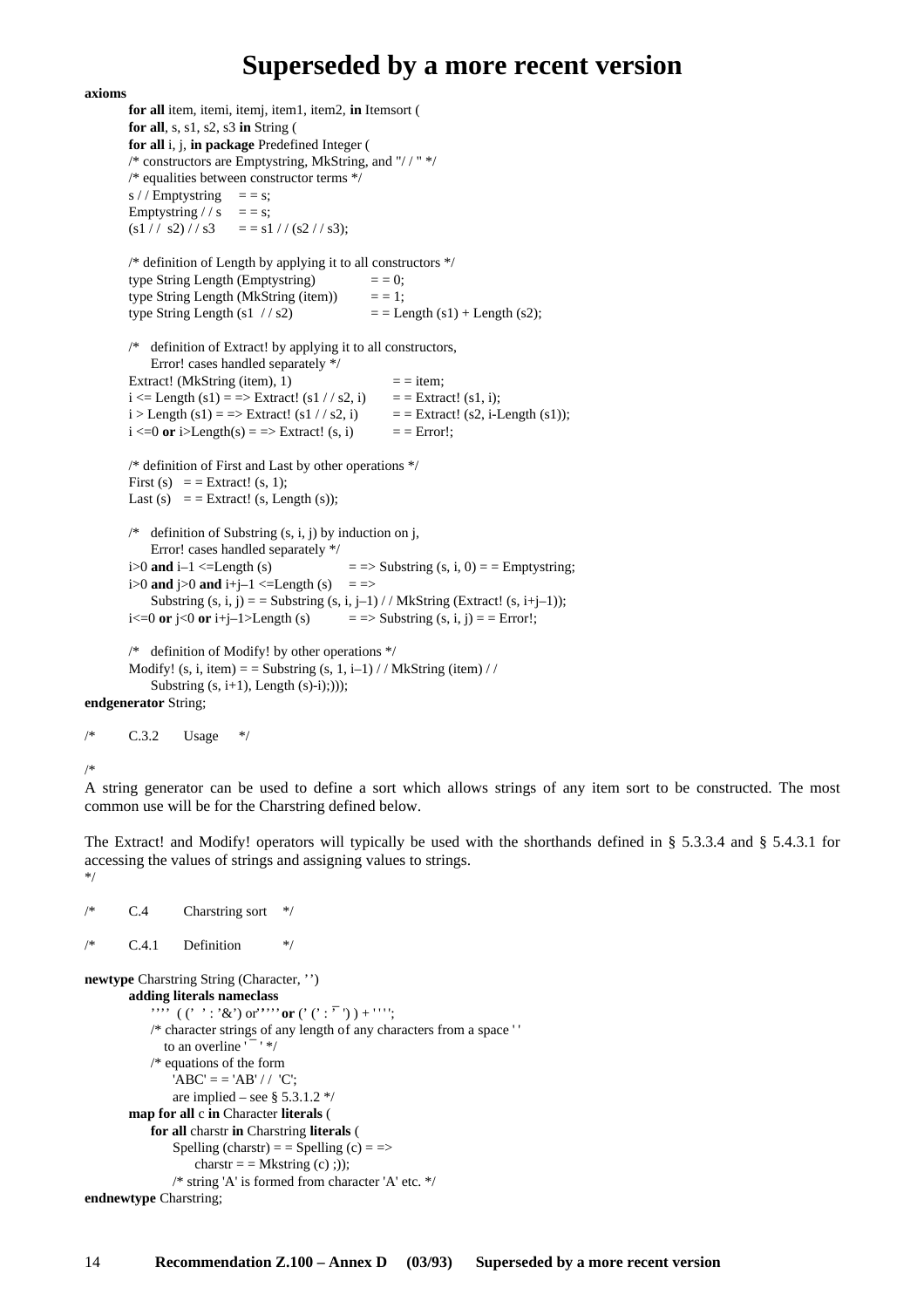/\* C.4.2 Usage \*/

/\*

The Charstring sort defines strings of characters. A Charstring literal can contain printing characters and spaces. A non printing character can be used as a string by using Mkstring, for example Mkstring(DEL).

Example:

**synonym** newline\_prompt Charstring = Mkstring(CR) / / Mkstring(LF) / / '\$>';

\*/

| /* | C.5   | Integer sort | $*$ / |
|----|-------|--------------|-------|
| /* | C.5.1 | Definition   | $*$ / |

**newtype** Integer

```
literals nameclass (' 0 ' : ' 9 ') * (' 0 ' : ' 9 ');
```

```
/* optional number sequence before one of the numbers 0 to 9 */
```

```
operators
```

| $"-"$                      | $:$ Integer               |                                                            | $\rightarrow$ Integer;                                               |
|----------------------------|---------------------------|------------------------------------------------------------|----------------------------------------------------------------------|
| $" +"$                     | $\mathbb{R}^{\mathbb{Z}}$ | Integer, Integer -> Integer;                               |                                                                      |
| "_"                        | $\mathbb{R}^{\mathbb{Z}}$ | Integer, Integer -> Integer;                               |                                                                      |
|                            |                           | : Integer, Integer $\rightarrow$ Integer;                  |                                                                      |
| $"$ /"                     |                           | : Integer, Integer $\rightarrow$ Integer;                  |                                                                      |
|                            |                           | " $\mathbf{mod}$ ": Integer, Integer -> Integer;           |                                                                      |
| "rem"                      |                           | : Integer, Integer -> Integer;                             |                                                                      |
|                            |                           |                                                            |                                                                      |
|                            |                           |                                                            | /* The "=" and "/=" operator signatures are implied see $\S$ 5.3.1.4 |
| $"="$                      | $\sim$ 10 $\sim$          | Integer, Integer -> Boolean;                               |                                                                      |
|                            |                           | " $/=$ " : Integer, Integer -> Boolean;                    |                                                                      |
| $*$                        |                           |                                                            |                                                                      |
|                            |                           | "<" : Integer, Integer -> Boolean;                         |                                                                      |
|                            |                           | ">" : Integer, Integer -> Boolean;                         |                                                                      |
|                            |                           | " $\le$ " $\le$ ": Integer, Integer $\rightarrow$ Boolean; |                                                                      |
|                            |                           | " $>=$ " : Integer, Integer -> Boolean;                    |                                                                      |
| Float :                    | Integer                   |                                                            | -> Real;                                                             |
|                            |                           |                                                            | $/*$ axioms in newtype Real definition $*/$                          |
| Fix                        | Real<br>÷                 |                                                            | $\rightarrow$ Integer;                                               |
|                            |                           |                                                            | $/*$ axioms in <b>newtype</b> Real definition $*/$                   |
| noequality;                |                           |                                                            |                                                                      |
| axioms                     |                           |                                                            |                                                                      |
| for all a,b,c in Integer ( |                           |                                                            |                                                                      |
|                            |                           | /* constructors are 0, 1, +, and unary $-$ */              |                                                                      |
|                            |                           | /* equalities between constructor terms */                 |                                                                      |
| $(a + b) + c$              |                           | $=$ = a + (b + c);                                         |                                                                      |
| $a + b$                    |                           | $=-b + a$ ;                                                |                                                                      |
| $0 + a$                    |                           | $== a$                                                     |                                                                      |
| $a + (-a)$                 |                           | $== 0$ ;                                                   |                                                                      |
|                            |                           |                                                            |                                                                      |

 $(-a) + (-b)$  ==- $(a + b);$ **type** Integer – 0  $=$  = 0;  $-(-a)$  == a;

/\* definition of binary "–" by other operations \*/  $a - b$  = =  $a + (-b)$ ;

/\* definition of "\*" by applying it to all constructors \*/  $0 * a = 0;$ 

| 1 * a         | $=-a$ :                 |
|---------------|-------------------------|
| $(-a)*b$      | $=- (a * b);$           |
| $(a + b) * c$ | $=$ = $a * c + b * c$ ; |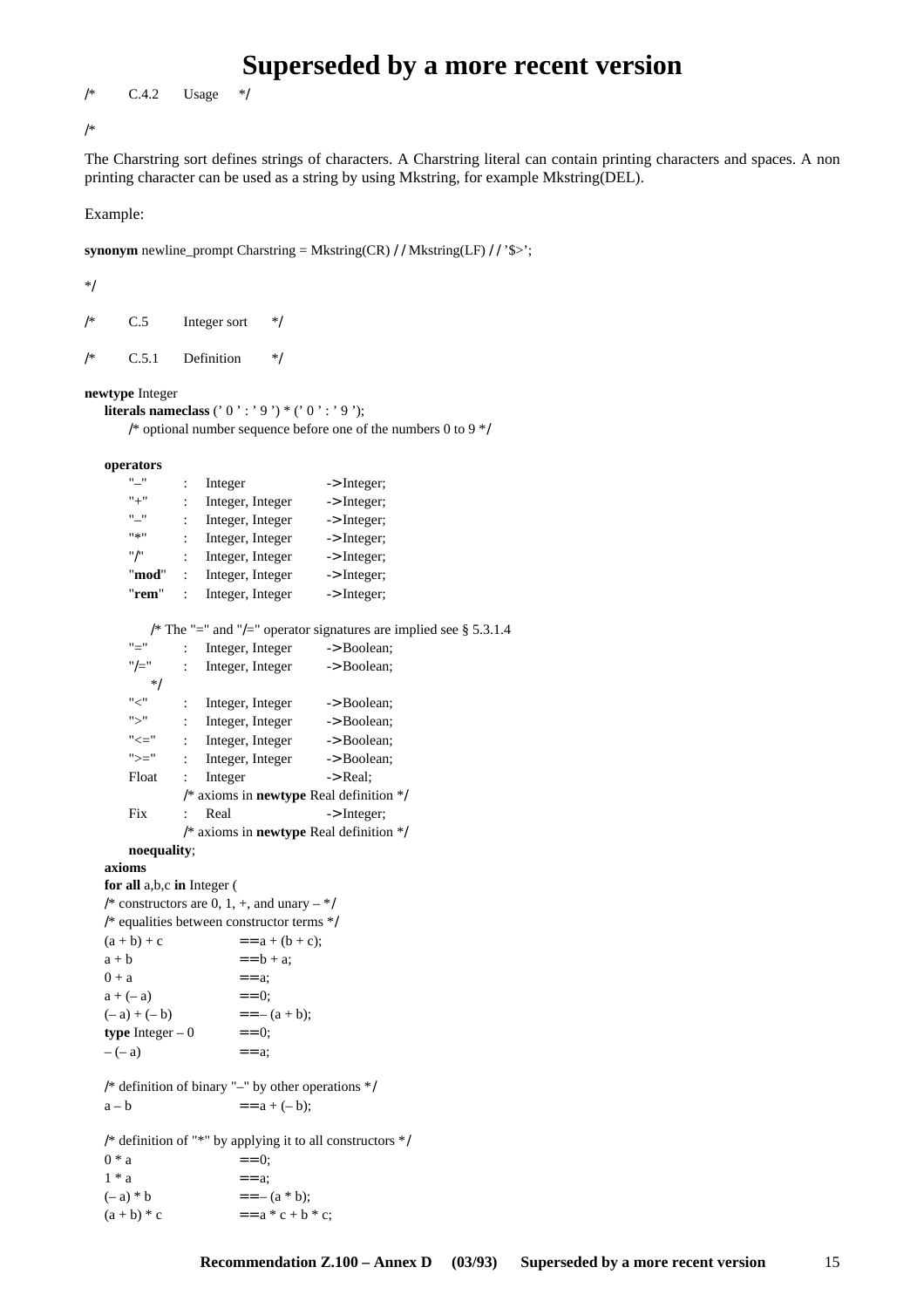```
/* definition of "<" by applying it to all constructors */
   a < b = = 0 < (b – a);
   type Integer 0 < 0 = = False:
   type Integer 0 < 1 = = True;
   0 < a = True = > 0 < (-a) = False;
  0 < a and 0 < b = True = = > 0 < (a + b) = True;
  /* definition of ">", "=", "/=", "<=", and ">=" by other operations */a > b == b < a;
   a = b = not (a < b or a > b);
  a = b = not (a = b);
   a \leq b = a \leq b or a = b;
   a \geq b = a \geq b or a = b;
   */ definition of "/" by other operations */
   a / 0 == Error!;
   a >= 0 and b > a == True == > a / b == 0;
   a > = 0 and b < = a and b > 0 = True = \gg a / b = 1 + (a-b) / b;
  a > = 0 and b < 0 = = True = > a/b = (a / (-b));
  a < 0 and b < 0 = True = \gg a / b = (-a) / (-b);
   a < 0 and b > 0 = True = \gg a / b = = - ((-a) / b);
  /* definition of "rem" by other operations */
   a rem b = a - b * (a/b);/* definition of "mod" by other operations */
  a \ge 0 and b > 0 = \Rightarrow a mod b = a rem b;
   b < 0 \Rightarrow b < 0 \Rightarrow a mod b = a \mod (-b);a < 0 and b > 0 and a rem b = 0 = \Rightarrow a mod b = 0;
   a < 0 and b > 0 and a rem b < 0 = = > a mod b = 0 + a rem b;
   a mod 0 = error!;
   /* definition of literals */
   type Integer 2 = = 1 + 1; type Integer 3 = = 2 + 1;
   type Integer 4 = 3 + 1; type Integer 5 = 4 + 1;
   type Integer 6 = = 5 + 1; type Integer 7 = = 6 + 1;
   type Integer 8 = = 7 + 1; type Integer 9 = = 8 + 1; );
   map /* literals other than 0 to 9 */
   for all a,b,c in Integer literals (
   Spelling(a) = Spelling(b) / / Spelling(c), Length (Spelling(c)) = = 1
              = \Rightarrow a = = b * (9 + 1) + c;);
endnewtype Integer;
/* C.5.2 Usage */
/*
The Integer sort is used for mathematical integers with decimal notation.
*/
/* C.6 Natural syntype */
/* C.6.1 Definition */
syntype Natural = Integer constants >= 0 endsyntype Natural;
/* C.6.2 Usage */
/*
```
The natural syntype is used when positive integers only are required. All operators will be the integer operators but when a value is used as a parameter or assigned the value is checked. A negative value will be an error. \*/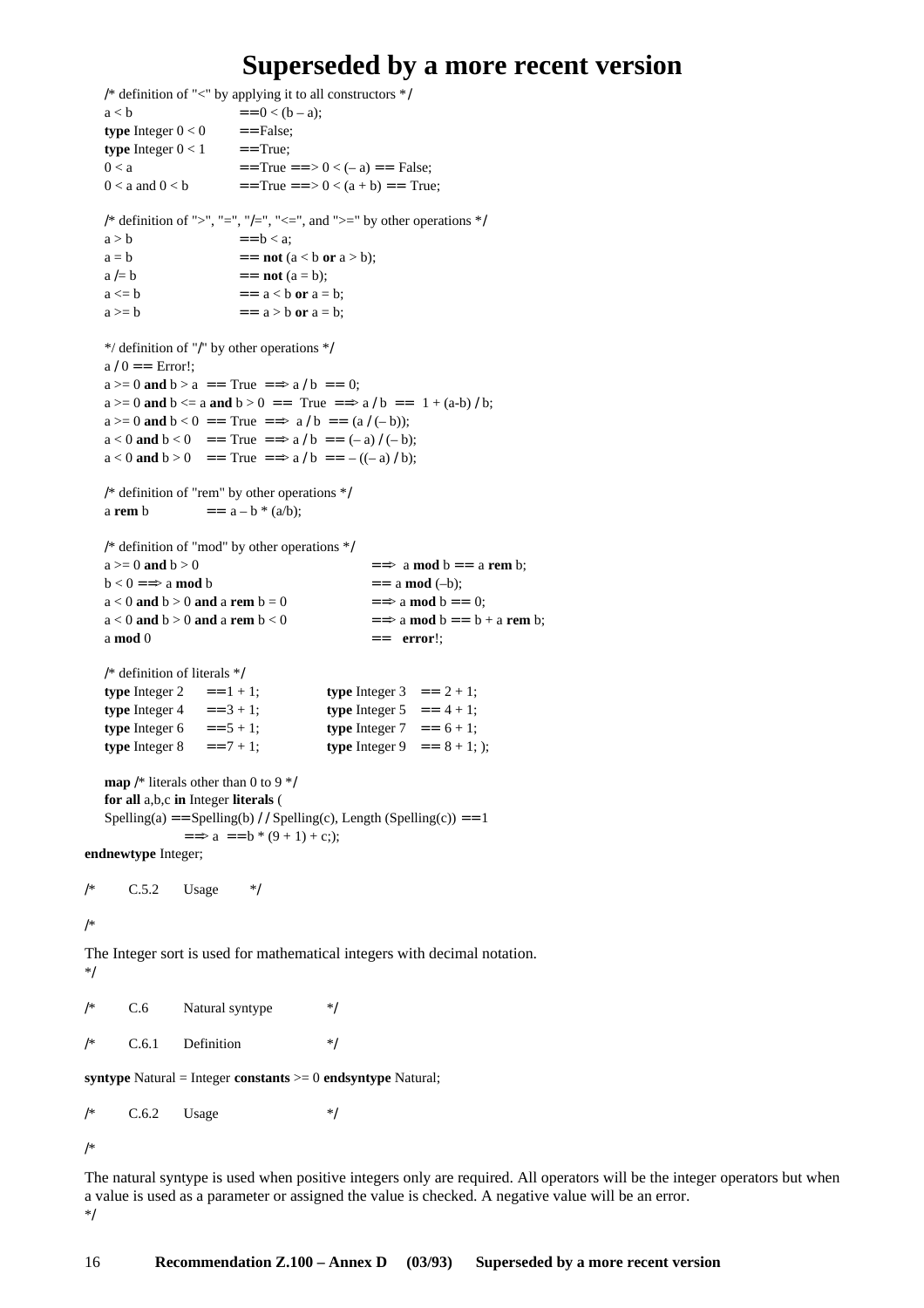```
/* C.7 Real sort */
/* C.7.1 Definition */
newtype Real
   literals nameclass ( (' 0': ' 9') * (' 0': ' 9') \mathbf{\hat{j}} ( (' 0': ' 9') * '. ' ('0': ' 9') + );
   operators
       " : Real \rightarrow Real:
       "+" : Real, Real \rightarrow Real;
      "–" : Real, Real -> Real;<br>"*" : Real Real -> Real;
             : Real, Real -> Real;
       "/" : Real, Real \rightarrow Real;
             /* The "=" and " /= " operator signature are implied
                  – see \S 5.3.1.4"=" : Real, Real -> Boolean;
       "/=" : Real, Real -> Boolean;
             */
       "<" : Real, Real -> Boolean;
       ">" : Real, Real -> Boolean;
       "<=" : Real, Real -> Boolean;
       ">=" : Real, Real -> Boolean;
       noequality;
   axioms
   for all r,s in Real (
   for all a,b,c,d in Integer (
   /* constructors are Float and "/" */
   /* equalities between constructor terms allow to reach always a form
      Float (a) / Float (b) where b > 0 */
   r / Float (0) = Error!;
   r / Float (1) == r;
   c /= 0 = = > Float (a) / Float (b) = = Float (a*c) / Float (b*c);
   b = 0 and d = 0 = = >
        (Float (a) / Float (b) ) / Float (c) / Float (d) ) =Float (a * d) / Float (b * c);
   /* definition of unary "–" by applying it to all constructors */
   - (Float (a) / Float (b)) = = Float (-a) / Float (b);
   /* definition of "+" by applying it to all constructors */
   (Float (a) / Float (b)) + (Float (c) / Float (d)) = =
                      Float (a^*d + c^*b) / Float (b^*d);
   /* definition of binary "–" by other operations */
   r - s = r + (-s);/* definition of "*" by applying it to all constructors */
   (Float (a) / Float (b)) *( (Float (c) / Float (d)) = = Float (a*c) / Float (b*d);
   /* definition of "<" by applying it to all constructors */b > 0 and d > 0 = \Rightarrow (Float (a) / Float (b)) < (Float (c) / Float (d)) = = a * d < c * b;
   /* definition of ">", "=", "/=", "<=", and ">=" by other operations */r > s == s < r;r = s == \textbf{not} (r < s \textbf{ or } r > s);r = s = \textbf{not} (r = s);r \leq s == r \leq s or r = s;
   r \geq s == r > s or r = s;
   /* definition of Fix by applying it to all constructors */
   a >= b and b > 0 == > 0Fix (Float (a) / Float (b)) = = Fix (Float (a-b) / Float (b)) + 1;
   b > a and a > = 0 == >
```

```
Fix (Float (a) / Float (b)) == 0;
```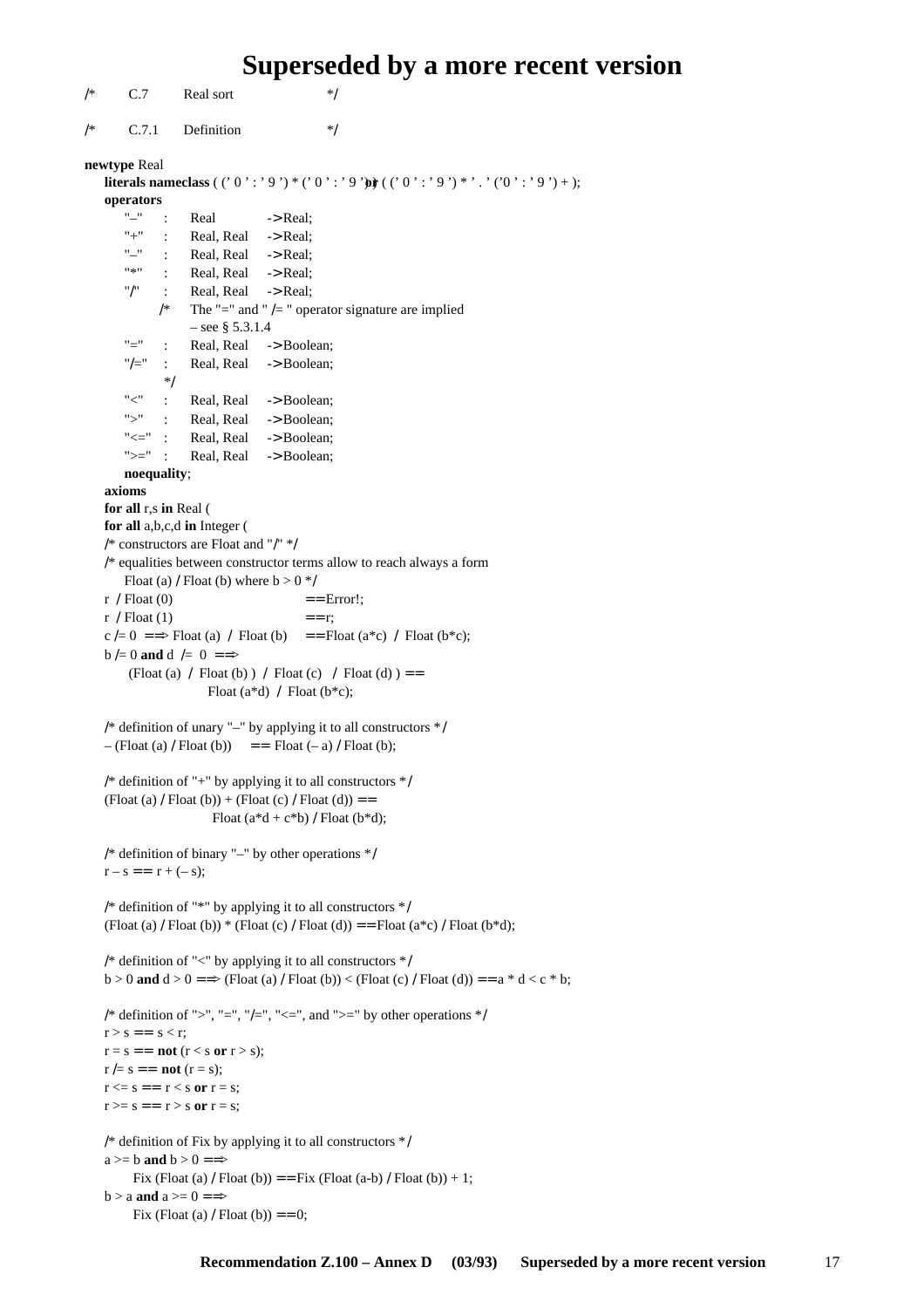```
a < 0 and b > 0 == >Fix (Float (a) / Float (b)) = = -Fix (Float (- a) / Float (b)) - 1;));
map
   for all r, s in Real literals (
   for all i, j in Integer literals (
       Spelling (r) = \text{Spelling (i)} = \text{Spelling (i)} = \text{Spelling (i)};
       Spelling (r) = = \text{Spelling (i)} = \Rightarrow i = \text{Fix (r)};
       Spelling (r) = Spelling (i) // Spelling (s),
          Spelling (s) = \cdot \cdot // Spelling (j) = \Rightarrow r = \text{Fload} (i) + s;
       Spelling (r) = \frac{1!}{1!} Spelling (i), Length (Spelling (i)) = 1
          = \Rightarrow r = = Float (i) / 10;
       Spelling (r) = \frac{1}{1} // Spelling (i) // Spelling (j),
       Length (Spelling (i)) = = 1, Spelling (s) = \cdot \cdot // Spelling (j)
          = = \Rightarrow r = = (Float (i) + s) / 10; ));
endnewtype Real;
```
/\* C.7.2 Usage \*/

/\*

The real sort is used to represent real numbers. The real sort can represent all numbers which can be represented as one integer divided by another. Numbers which cannot be represented in this way (irrational numbers – for example  $\sqrt{2}$ ) are not part of the real sort. However, for practical engineering a sufficiently accurate approximation can usually be used. Defining a set of numbers which includes all irrationals is not possible without using additional techniques. \*/

```
/* C.8 Array generator */
/* C.8.1 Definition */
generator Array (type Index, type Itemsort)
   operators
      Make! : Itemsort -> Array;
      Modify! : Array, Index, Itemsort -> Array;
      Extract! : Array, Index -> Itemsort;
   axioms
   for all item, item1, item2, itemi, itemj in Itemsort (
   for all i, j, ipos in Index (
   for all a, s in Array (
      type Array Extract! (Make! (item), i) = = item;
      i = i == >Modify! (Modify! (s, i, item1), j, item2) = Modify! (s, i, item2);
      i = j == >Extract! (Modify! (a, i, item), j) == item;
      i = j == False ==Extract! (Modify! (a, i, item), j == Extract! (a, j);
      i = j == False ==Modify! (Modify! (s, i, itemi), j, itemj) == Modify! (Modify! (s, j, itemj), i, itemi);
      /* equality */
      type Array Make! (item1) = Make! (item2) = = item1 = item2;
      a=s == True, i = j == True, itemi = itemj ==Modify! (a, i, item) = Modify! (s, j, item) = True;Extract! (a, i) = Extract! (s, i) = = False = = > a = s = = False;)));
endgenerator Array;
```
/\* C.8.2 Usage \*/

/\*

The array generator can be used to define one sort which is indexed by another. For example:

**newtype** indexbychar Array (Character, Integer) **endnewtype** indexbychar;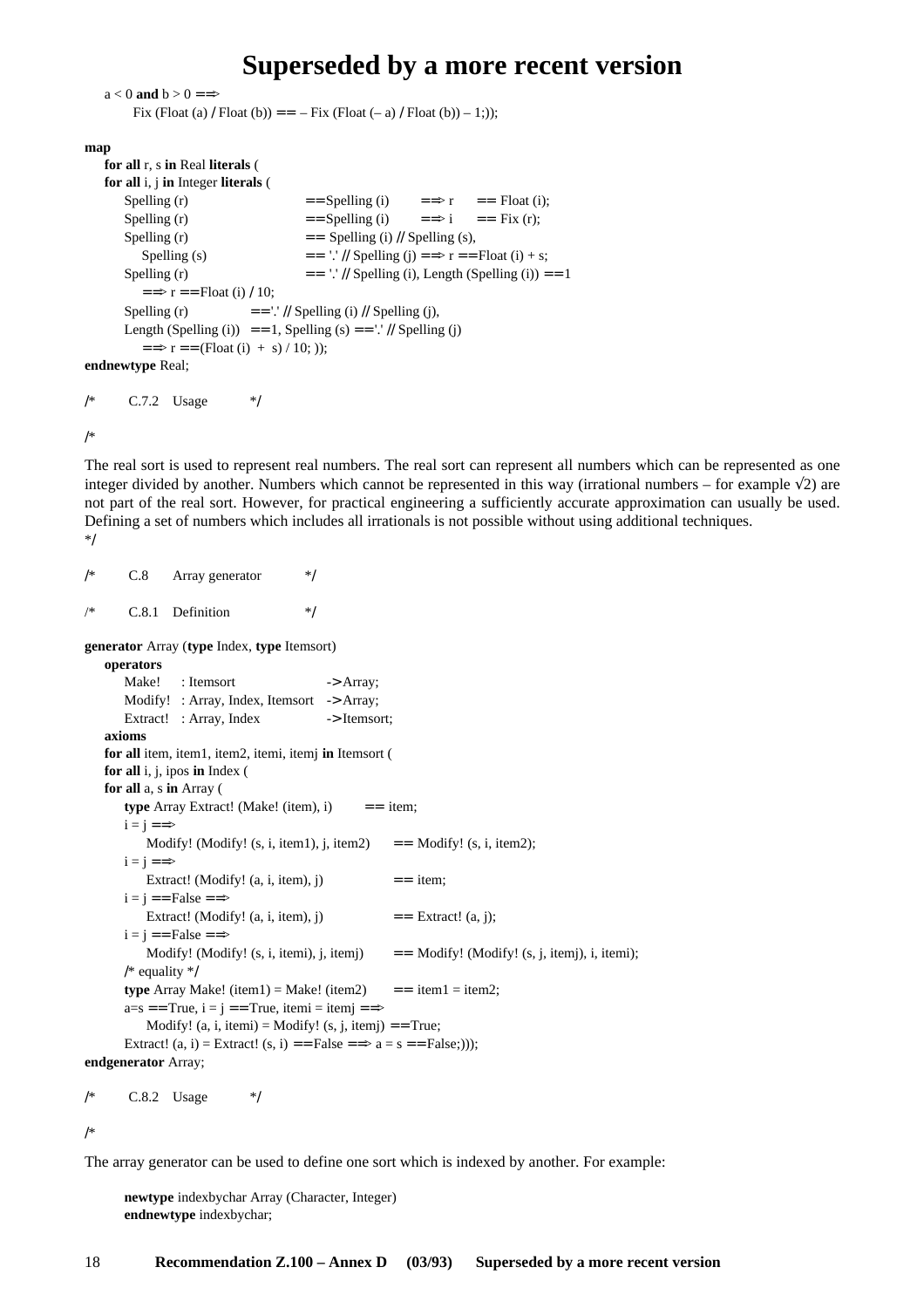defines an array containing integers and indexed by characters.

Arrays are usually used in combination with the shorthand forms of Modify! and Extract! defined in § 5.4.3.1 and § 5.3.3.4 for indexing, and Make! defined in § 5.3.3.6. For example:

**dcl** charvalue indexbychar; ……. **task** charvalue ('A') := charvalue ('B')  $-1$ ; \*/ /\* C.9 Powerset generator \*/  $/*$  C.9.1 Definition  $*$ / **generator** Powerset (**type** itemsort) **literals** Empty; **operators** "**in**" : Itemsort, Powerset -> **package** Predefined Boolean; /\* is member of  $*$ / Incl : Itemsort, Powerset -> Powerset; /\* include item in set \*/ Del : Itemsort, Powerset -> Powerset; /\* delete item from set \*/ "<" : Powerset, Powerset -> **package** Predefined Boolean;  $/*$  is proper subset of  $*$ ">" : Powerset, Powerset -> **package** Predefined Boolean;  $/*$  is proper superset of  $*$ / "<=" : Powerset, Powerset -> **package** Predefined Boolean;  $/*$  is subset of  $*$ ">=" : Powerset, Powerset -> **package** Predefined Boolean;  $/*$  is superset of  $*$ "**and**" : Powerset, Powerset -> Powerset; /\* intersection of sets \*/ "**or**" : Powerset, Powerset -> Powerset; /\* union of sets \*/ **axioms for all** i, j **in** Itemsort ( **for all** p,ps,a,b,c **in** Powerset ( /\* constructors are Empty and Incl \*/ /\* equalities between constructor terms \*/ Incl (i, Incl (j,p))  $=$   $=$  Incl (j, Incl (i, p));  $i = j == > Incl (i, Incl (i, p))$  = Incl (i, p); /\* definition of "**in**" by applying it to all constructors \*/  $i$  **in type** Powerset Empty  $=$  = False;  $i$  **in** Incl (j, ps)  $== i = j$  **or** i **in** ps; /\* definition of Del by applying it to all constructors \*/ **type** Powerset Del  $(i, Empty)$  = Empty;  $i = j ==$  Del (i, Incl (j, ps)) = Del (i, ps);  $i = j ==$  Del (i, Incl (j, ps)) = Incl (j, Del (i, ps)); /\* definition of "<" by applying it to all constructors  $*/$  $a <$  **type** Powerset Empty  $=$   $=$  False; **type** Powerset Empty  $\langle$  Incl (i, b) = = True; Incl  $(i, a) < b$  = i **in** b **and** Del  $(i, a) <$  Del  $(i, b)$ ; /\* definition of ">" by other operations \*/  $a > b == b < a$ ; /\* definition of "=" by applying it to all constructors  $*/$  $Empty = Incl (i, ps) == False;$ Incl  $(i, a) = b$  = i **in** b **and** Del  $(i, a) =$  Del  $(i, b)$ ; /\* definition of " $\leq$ " and " $\geq$ " by other operations \*/  $a \leq b$  =  $a \leq b$  or  $a = b$ ;  $a \geq b$  =  $a \geq b$  or  $a = b$ ;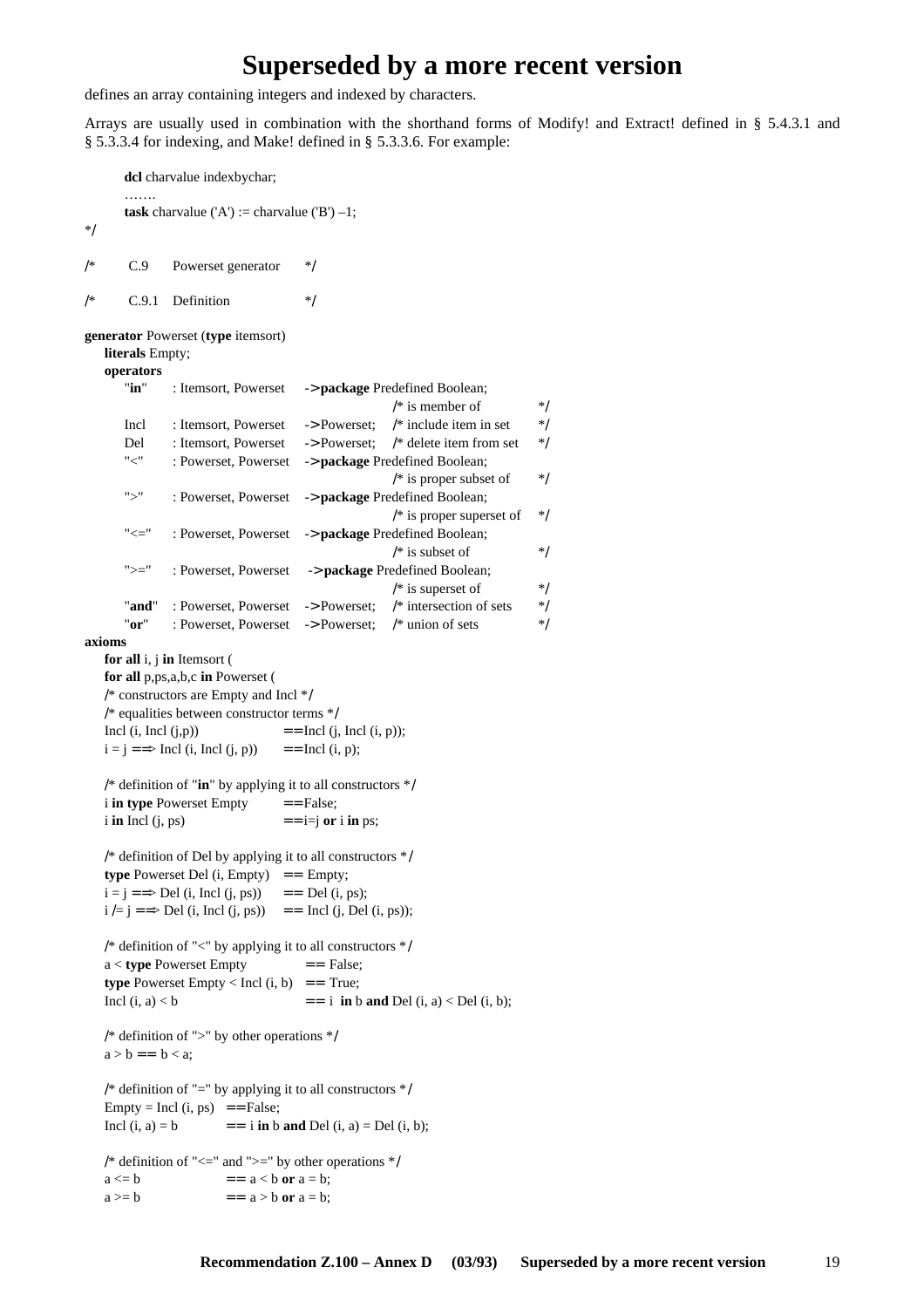```
/* definition of "and" by applying it to all constructors */
   Empty and b = = Empty
   i in b = => Incl (i, a) and b == Incl (i, a and b);
   not (i in b) = = > Incl (i, a) and b = = a and b;
   /* definition of "or" by applying it to all constructors */
   Empty or b = b;
   Incl (i, a) or b = Incl (i, a or b);));
endgenerator Powerset;
```

```
/* C.9.2 Usage */
/*
```
Powersets are used to represent mathematical sets. For example:

**newtype** Boolset Powerset (Boolean) **endnewtype** Boolset;

can be used for a variable which can be empty or contain (True), (False) or (True, False). \*/

```
/* C.10 PId sort */
/* C.10.1 Definition */
newtype PId
   literals Null;
  operators
     unique! : PId -> PId;
        /* The "=" and "/=" operator signatures are implied – see § 5.3.1.4
      "=": PId, PId \rightarrow Boolean;
      "/\equiv" : PId, PId \longrightarrow Boolean;*/
  axioms
     for all p, p1, p2 in PId (
     unique! (p) = Null = False;
     unique! (p1) = unique! (p2) = = p1 = p2);
default Null;
endnewtype PId;
/* C.10.2 Usage */
```
/\*

The PId sort is used for process identities. Note that there are no other literals than the value Null. When a process is created the underlying system uses the unique! operator to generate a new unique value. \*/

| /*                                                                                                        | C.11      | Duration sort        | */           |  |  |  |  |  |
|-----------------------------------------------------------------------------------------------------------|-----------|----------------------|--------------|--|--|--|--|--|
| /*                                                                                                        | C.11.1    | Definition           | */           |  |  |  |  |  |
| newtype Duration<br><b>literals nameclass</b> ('0': '9') + or (('0': '9') *'.'('0': '9') +);<br>operators |           |                      |              |  |  |  |  |  |
|                                                                                                           | duration! | : Real               | -> Duration: |  |  |  |  |  |
| $" +"$                                                                                                    |           | : Duration, Duration | -> Duration; |  |  |  |  |  |
| H H                                                                                                       |           | : Duration           | -> Duration: |  |  |  |  |  |
| "_"                                                                                                       |           | : Duration, Duration | -> Duration; |  |  |  |  |  |

">" : Duration, Duration -> Boolean; "<" : Duration, Duration -> Boolean; ">=" : Duration, Duration -> Boolean;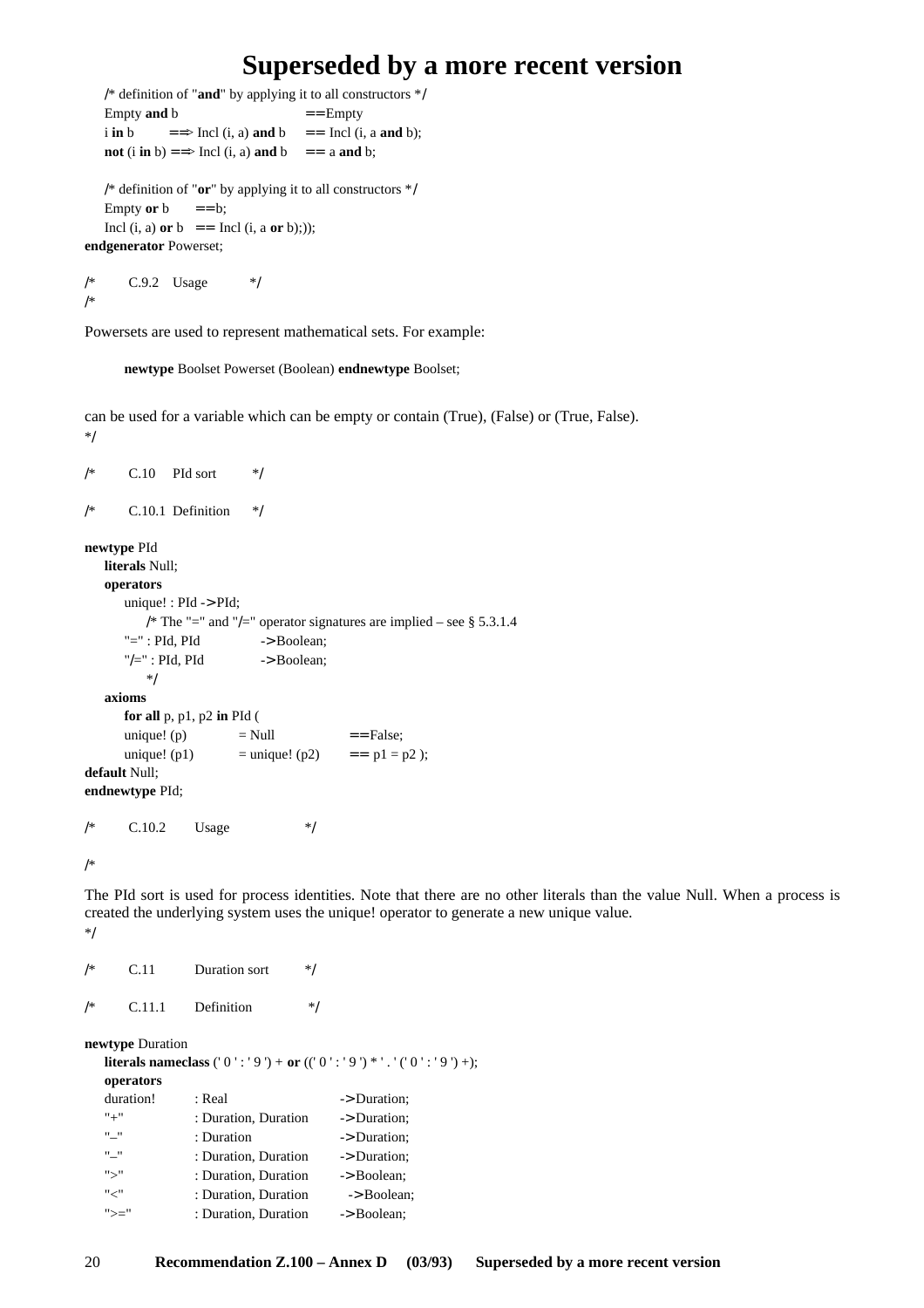```
"<=" : Duration, Duration -> Boolean;
   "*" : Duration, Real -> Duration;
   "*" : Real, Duration -> Duration;
   "/" : Duration, Real -> Duration;
   noequality
axioms
   /* constructor is duration */
   for all a, b in Real (
   for all d, e in Duration (
   /* definition of "+" by applying it to all constructors */
   duration! (a) + duration! (b) == duration! (a + b);
   /* definition of unary "–" by applying it to all constructors */
   - duration! (a) = duration! (-a);
   /* definition of binary "–" by other operations */
   d - e = d + (-e);
   /* definition of "=", "/=", ">", "<", ">=", and "<=" by applying it to all constructors */
   duration! (a) = duration! (b) = = a = b;
   duration! (a) /= duration! (b) = = a /= b;
   duration! (a) > duration! (b) = = a > b;
   duration! (a) < duration! (b) = = a < b;
   duration! (a) >= duration! (b) == a>= b;
   duration! (a) \leq duration! (b) = = a \leq b;
   /* definition of "*" by applying it to all constructors */
   duration! (a) * b = duration! (a * b);
   a * d = d * a;
   /* definition of "/" by applying it to all constructors */
   duration! (a) / b = duration! (a / b);));
map
   for all d in Duration literals (
   for all r in Real literals (
   Spelling (d) = = Spelling (r) = = > d = duration! (r);));
endnewtype Duration;
```
 $/*$  C.11.2 Usage \*/

/\*

\*/

The duration sort is used for the value to be added to the current time to set timers. The literals of the sort duration are the same as the literals for the real sort. The meaning of one unit of duration will depend on the system being defined.

Durations can be multipled and divided by reals.

| /*                                                                                                 | C.12   |                       | Time sort  |                     | */          |  |  |  |
|----------------------------------------------------------------------------------------------------|--------|-----------------------|------------|---------------------|-------------|--|--|--|
| /*                                                                                                 | C.12.1 |                       | Definition |                     | */          |  |  |  |
| newtype Time<br><b>literals nameclass</b> ('0':'9') + or (('0':'9') *'.'('0':'9') +);<br>operators |        |                       |            |                     |             |  |  |  |
|                                                                                                    |        | time! : Duration      |            | $\rightarrow$ Time; |             |  |  |  |
|                                                                                                    | "<"    | : Time, Time          |            | -> Boolean:         |             |  |  |  |
|                                                                                                    |        | $"<="$ : Time, Time   |            | -> Boolean:         |             |  |  |  |
|                                                                                                    | ">'    | : Time, Time          |            |                     | -> Boolean: |  |  |  |
|                                                                                                    |        | " $>=$ ": Time, Time" |            | -> Boolean:         |             |  |  |  |